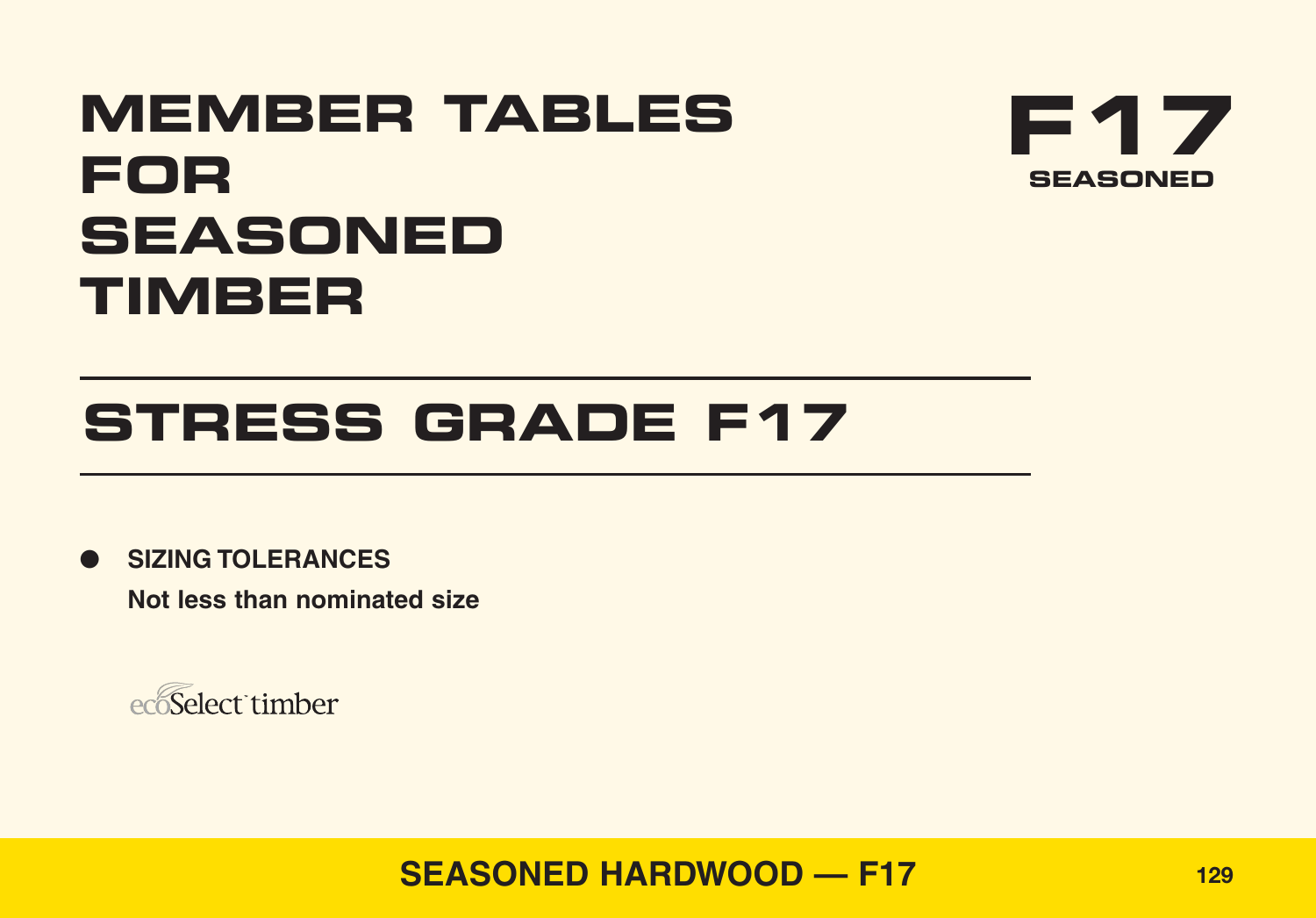#### **TABLE 1A — BEARERS SUPPORTING SINGLE STOREY LOADBEARING WALLS Maximum Floor Load Width – 1800mm**

|                         |                                    |      | <b>Sheet Roofing</b> |                          |      |      | <b>Tiled Roofing</b> |           |  |  |  |  |  |
|-------------------------|------------------------------------|------|----------------------|--------------------------|------|------|----------------------|-----------|--|--|--|--|--|
| <b>Bearer Size</b>      |                                    |      |                      | Roof Load Width (RLW) mm |      |      |                      |           |  |  |  |  |  |
| Depth x Breadth<br>(mm) | 1500                               | 2100 | 4500                 | 7500                     | 1500 | 2100 | 4500                 | 7500      |  |  |  |  |  |
|                         | <b>MAXIMUM SPAN OF BEARER (mm)</b> |      |                      |                          |      |      |                      |           |  |  |  |  |  |
| <b>Single Span</b>      |                                    |      |                      |                          |      |      |                      |           |  |  |  |  |  |
| $2/85 \times 30$        | 1200                               | 1200 | 1100                 | 1000                     | 1100 | 1100 | <b>NS</b>            | <b>NS</b> |  |  |  |  |  |
| $2/85 \times 40$        | 1400                               | 1300 | 1200                 | 1100                     | 1200 | 1200 | 1000                 | <b>NS</b> |  |  |  |  |  |
| $2/90 \times 35$        | 1400                               | 1300 | 1200                 | 1100                     | 1300 | 1200 | 1000                 | <b>NS</b> |  |  |  |  |  |
| $2/90 \times 45$        | 1500                               | 1500 | 1300                 | 1200                     | 1400 | 1300 | 1100                 | 1000      |  |  |  |  |  |
| $2/120 \times 35$       | 1800                               | 1800 | 1600                 | 1500                     | 1700 | 1600 | 1400                 | 1200      |  |  |  |  |  |
| $2/120 \times 45$       | 2000                               | 2000 | 1800                 | 1600                     | 1900 | 1800 | 1500                 | 1300      |  |  |  |  |  |
| <b>Continuous Spans</b> |                                    |      |                      |                          |      |      |                      |           |  |  |  |  |  |
| $2/85 \times 30$        | 1700                               | 1600 | 1500                 | 1400                     | 1600 | 1500 | 1300                 | 1100      |  |  |  |  |  |
| $2/85 \times 40$        | 1900                               | 1800 | 1600                 | 1500                     | 1700 | 1600 | 1400                 | 1300      |  |  |  |  |  |
| $2/90 \times 35$        | 1900                               | 1800 | 1700                 | 1500                     | 1700 | 1700 | 1400                 | 1300      |  |  |  |  |  |
| $2/90 \times 45$        | 2000                               | 2000 | 1800                 | 1700                     | 1900 | 1800 | 1600                 | 1400      |  |  |  |  |  |
| $2/120 \times 35$       | 2500                               | 2500 | 2200                 | 2000                     | 2300 | 2200 | 1900                 | 1700      |  |  |  |  |  |
| $2/120 \times 45$       | 2700                               | 2700 | 2400                 | 2200                     | 2500 | 2400 | 2100                 | 1800      |  |  |  |  |  |

NS = Not suitable.<br>Note: 1. Table

Note: 1. Table assumes a maximum flooring mass of 40kg/m<sup>2</sup>.

**2. Footing and stump details shall be determined in conjunction with the selection of bearers, refer AS1684. 3. Double members shall be vertically nail laminated in accordance with Figure 1.9.**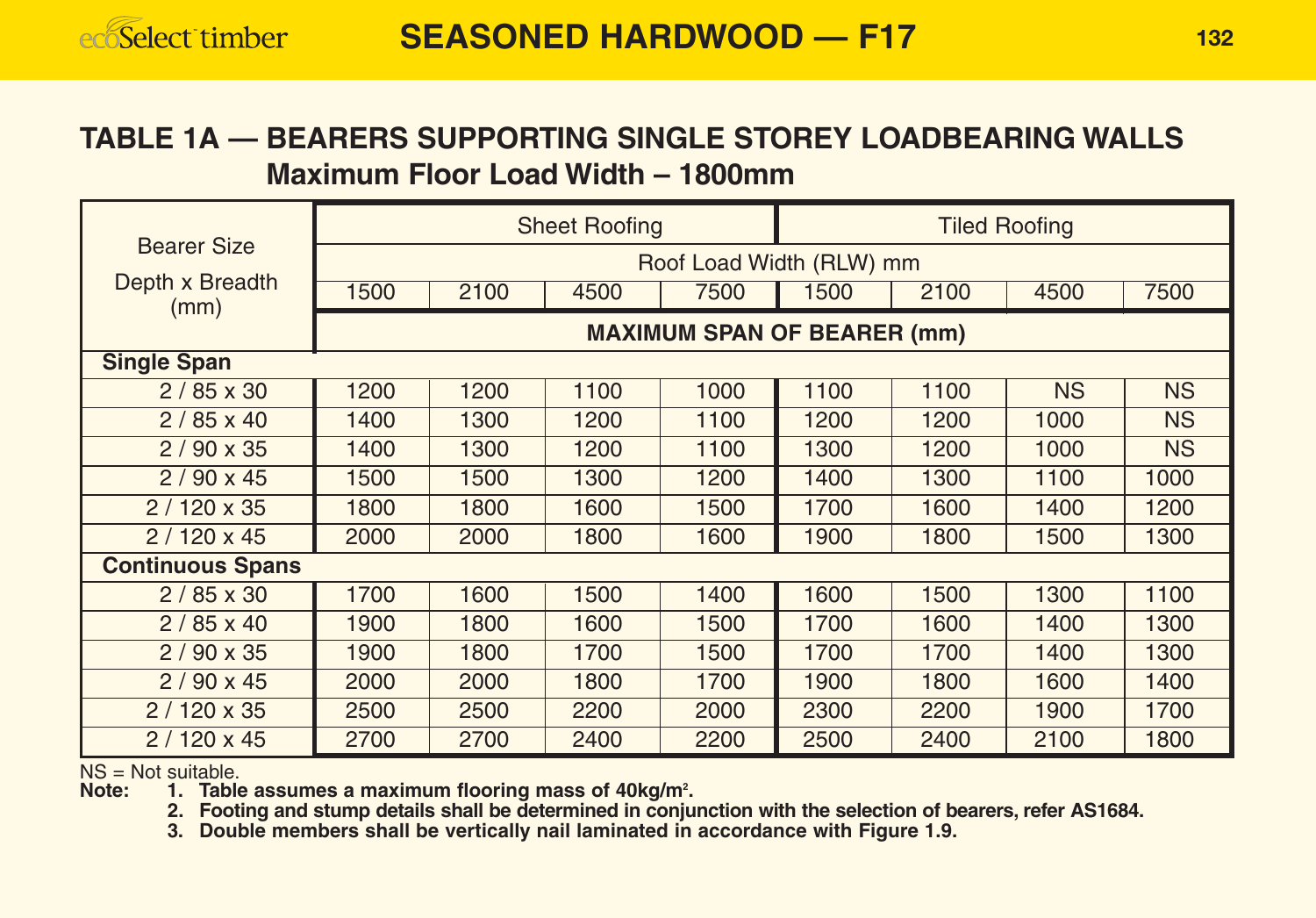#### Refer to Fig. 1.13.2 for detailed diagram

## **TABLE 5 — BEARERS SUPPORTING FLOOR LOAD ONLY**



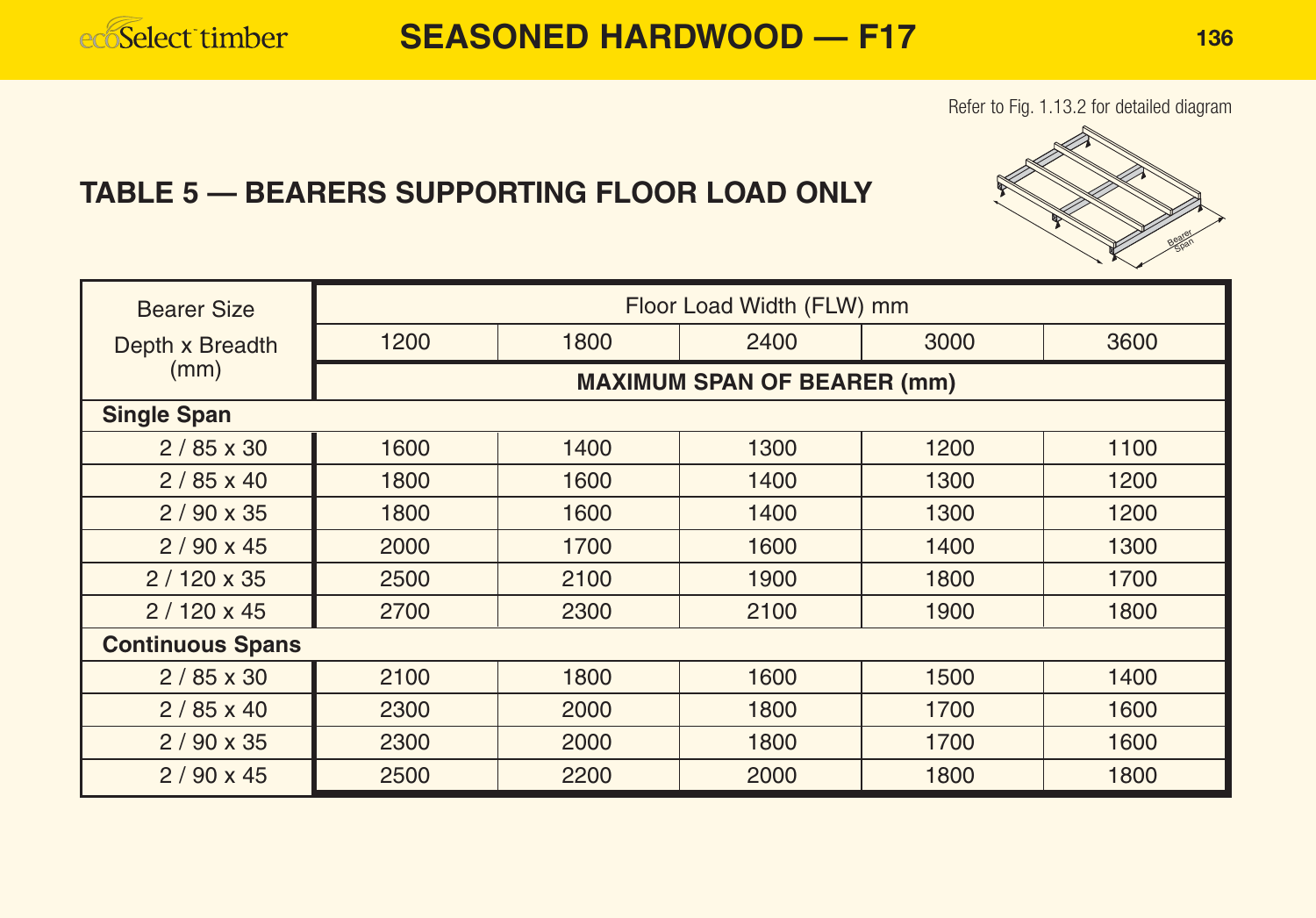## **TABLE 5 — BEARERS SUPPORTING FLOOR LOAD ONLY (continued)**

| Bearer Size                         | Floor Load Width (FLW) mm          |      |      |      |      |  |  |  |  |  |  |
|-------------------------------------|------------------------------------|------|------|------|------|--|--|--|--|--|--|
| Depth x Breadth                     | 1200                               | 1800 | 2400 | 3000 | 3600 |  |  |  |  |  |  |
| (mm)                                | <b>MAXIMUM SPAN OF BEARER (mm)</b> |      |      |      |      |  |  |  |  |  |  |
| <b>Continuous Spans (continued)</b> |                                    |      |      |      |      |  |  |  |  |  |  |
| $2/120 \times 35$                   | 3100                               | 2700 | 2500 | 2300 | 2200 |  |  |  |  |  |  |
| $2/120 \times 45$                   | 3400                               | 3000 | 2700 | 2500 | 2400 |  |  |  |  |  |  |

Note: 1. Table assumes a maximum flooring mass of 40kg/m<sup>2</sup>.

**2. Footing and stump details shall be determined in conjunction with the selection of bearers, refer AS1684.**

**3. Double members shall be vertically nail laminated in accordance with Figure 1.9.**

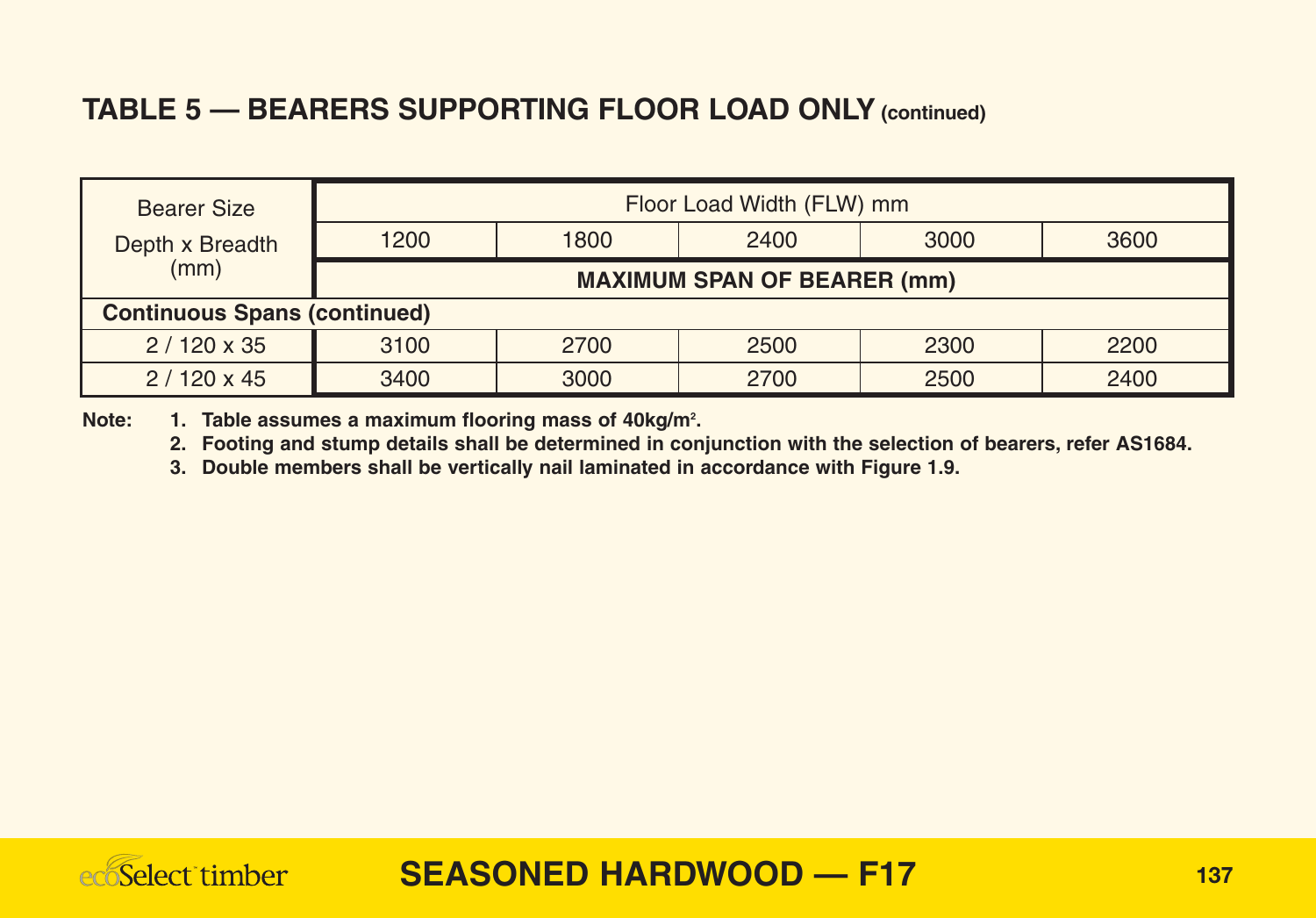ecoSelect timber

Refer to Fig. 1.13.3 for detailed diagram

## **TABLE 6 — FLOOR JOISTS**

| Joist Size              |      |                                               | Joist Spacing (mm) |            |  |  |
|-------------------------|------|-----------------------------------------------|--------------------|------------|--|--|
|                         |      | 450                                           | 600                |            |  |  |
| Depth x Breadth<br>(mm) |      | <b>MAXIMUM JOIST SPAN AND CANTILEVER (mm)</b> |                    |            |  |  |
|                         | Span | Cantilever                                    | Span               | Cantilever |  |  |
| <b>Single Span</b>      |      |                                               |                    |            |  |  |
| 70 x 35                 | 1200 | 300                                           | 1100               | 275        |  |  |
| 70 x 45                 | 1300 | 325                                           | 1200               | 300        |  |  |
| 85 x 30                 | 1400 | 350                                           | 1300               | 350        |  |  |
| 85 x 40                 | 1600 | 400                                           | 1500               | 325        |  |  |
| $90 \times 35$          | 1600 | 400                                           | 1500               | 375        |  |  |
| $90 \times 45$          | 1800 | 450                                           | 1600               | 400        |  |  |
| $120 \times 35$         | 2200 | 550                                           | 2000               | 500        |  |  |
| $120 \times 45$         | 2400 | 600                                           | 2200               | 550        |  |  |
| 140 x 35                | 2600 | 650                                           | 2400               | 600        |  |  |
| $140 \times 45$         | 2900 | 725                                           | 2700               | 675        |  |  |

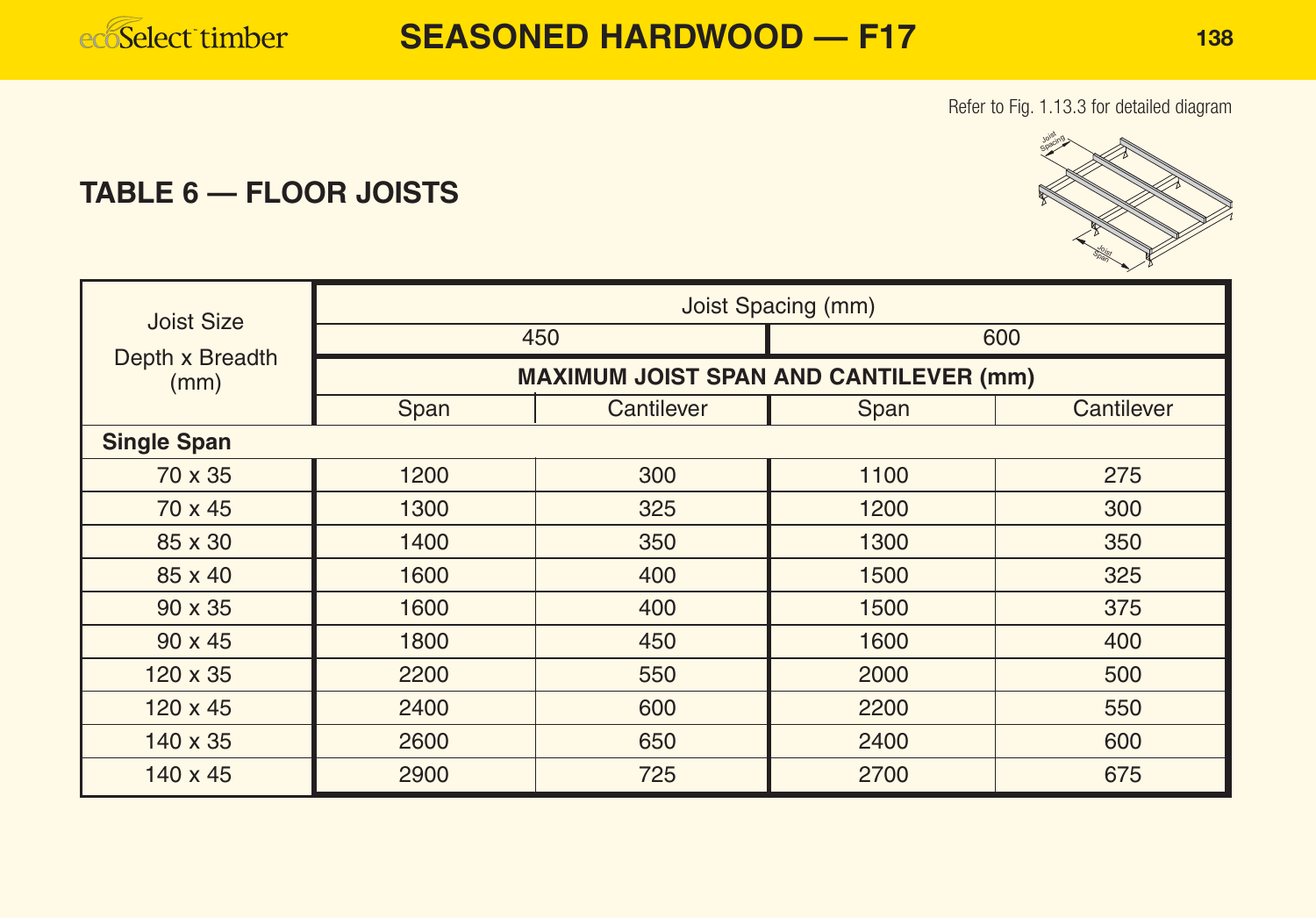## **TABLE 6 — FLOOR JOISTS (continued)**

| Joist Size                     |                                               |            | <b>Joist Spacing (mm)</b> |            |  |  |  |  |  |  |
|--------------------------------|-----------------------------------------------|------------|---------------------------|------------|--|--|--|--|--|--|
|                                |                                               | 450        | 600                       |            |  |  |  |  |  |  |
| Depth x Breadth<br>(mm)        | <b>MAXIMUM JOIST SPAN AND CANTILEVER (mm)</b> |            |                           |            |  |  |  |  |  |  |
|                                | Span                                          | Cantilever | Span                      | Cantilever |  |  |  |  |  |  |
| <b>Single Span (continued)</b> |                                               |            |                           |            |  |  |  |  |  |  |
| 170 x 35                       | 3300                                          | 825        | 3000                      | 750        |  |  |  |  |  |  |
| $170 \times 45$                | 3700                                          | 925        | 3300                      | 825        |  |  |  |  |  |  |
| 190 x 35                       | 3800                                          | 950        | 3400                      | 850        |  |  |  |  |  |  |
| 190 x 45                       | 4200                                          | 1050       | 3700                      | 925        |  |  |  |  |  |  |
| 220 x 35                       | 4500                                          | 1125       | 4000                      | 1000       |  |  |  |  |  |  |
| $220 \times 45$                | 4900                                          | 1225       | 4400                      | 1100       |  |  |  |  |  |  |
| 240 x 35                       | 4900                                          | 1225       | 4400                      | 1100       |  |  |  |  |  |  |
| 240 x 45                       | 5200                                          | 1300       | 4800                      | 1200       |  |  |  |  |  |  |
| 290 x 45                       | 6000                                          | 1500       | 5600                      | 1400       |  |  |  |  |  |  |
| <b>Continuous Spans</b>        |                                               |            |                           |            |  |  |  |  |  |  |
| 70 x 35                        | 1400                                          | 300        | 1300                      | 275        |  |  |  |  |  |  |
| 70 x 45                        | 1500                                          | 325        | 1400                      | 300        |  |  |  |  |  |  |
| 85 x 30                        | 1700                                          | 350        | 1500                      | 325        |  |  |  |  |  |  |

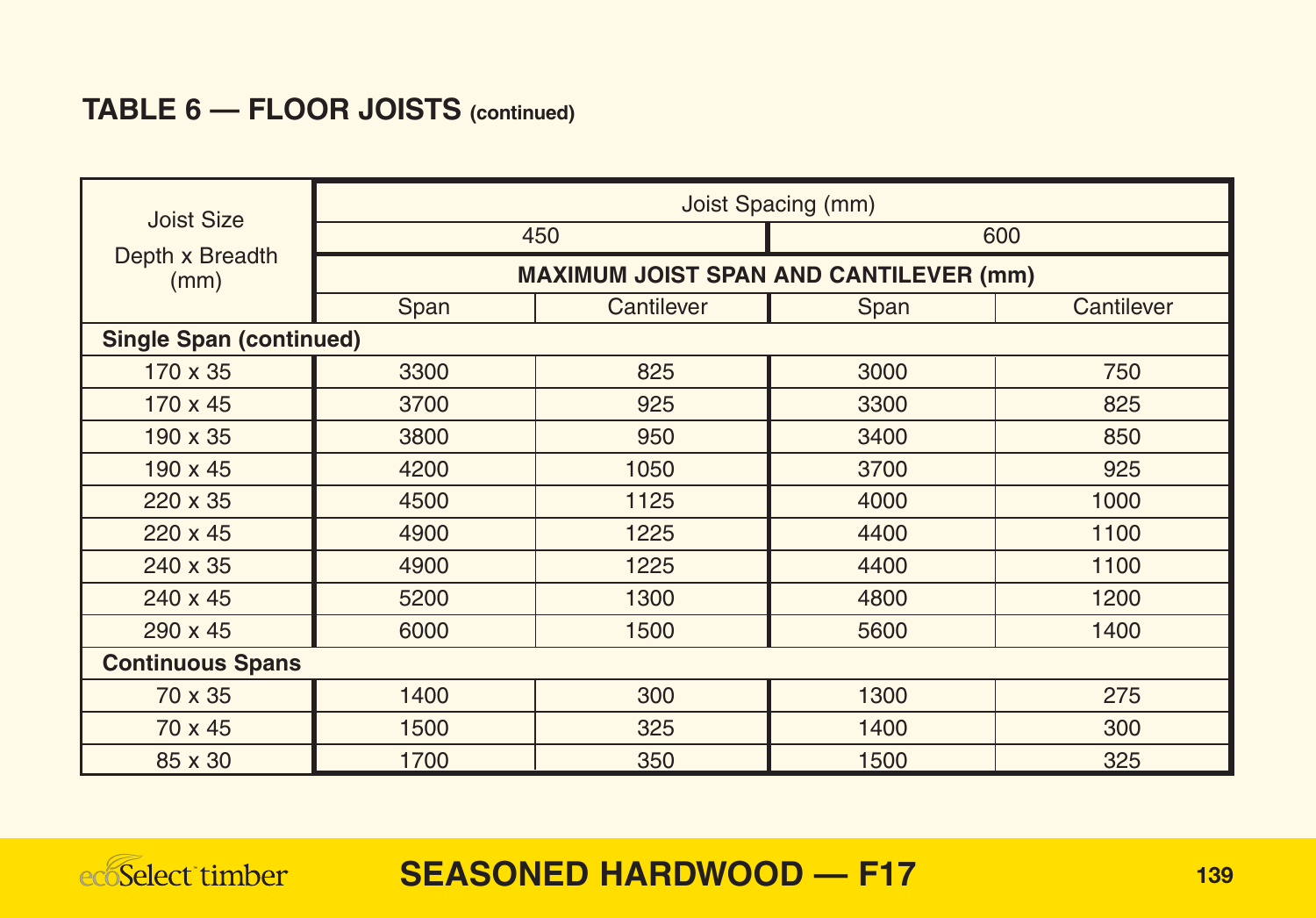#### **TABLE 6 — FLOOR JOISTS (continued)**

| <b>Joist Size</b>                   |                                               |            | Joist Spacing (mm) |            |  |  |  |  |  |  |  |
|-------------------------------------|-----------------------------------------------|------------|--------------------|------------|--|--|--|--|--|--|--|
|                                     |                                               | 450        | 600                |            |  |  |  |  |  |  |  |
| Depth x Breadth<br>(mm)             | <b>MAXIMUM JOIST SPAN AND CANTILEVER (mm)</b> |            |                    |            |  |  |  |  |  |  |  |
|                                     | Span                                          | Cantilever | Span               | Cantilever |  |  |  |  |  |  |  |
| <b>Continuous Spans (continued)</b> |                                               |            |                    |            |  |  |  |  |  |  |  |
| 85 x 40                             | 1900                                          | 400        | 1700               | 375        |  |  |  |  |  |  |  |
| $90 \times 35$                      | 1900                                          | 400        | 1700               | 375        |  |  |  |  |  |  |  |
| $90 \times 45$                      | 2100                                          | 450        | 1900               | 400        |  |  |  |  |  |  |  |
| $120 \times 35$                     | 2600                                          | 550        | 2400               | 500        |  |  |  |  |  |  |  |
| $120 \times 45$                     | 2900                                          | 600        | 2600               | 550        |  |  |  |  |  |  |  |

**Note: 1. Cantilevers shall not exceed 50% of the actual backspan.**

**2. The allowable cantilevers are only applicable to floor loads.**

**3. Joists crippled over supports shall be considered as single span joists.**

**4. Table assumes a maximum flooring mass of 40kg/m2 .**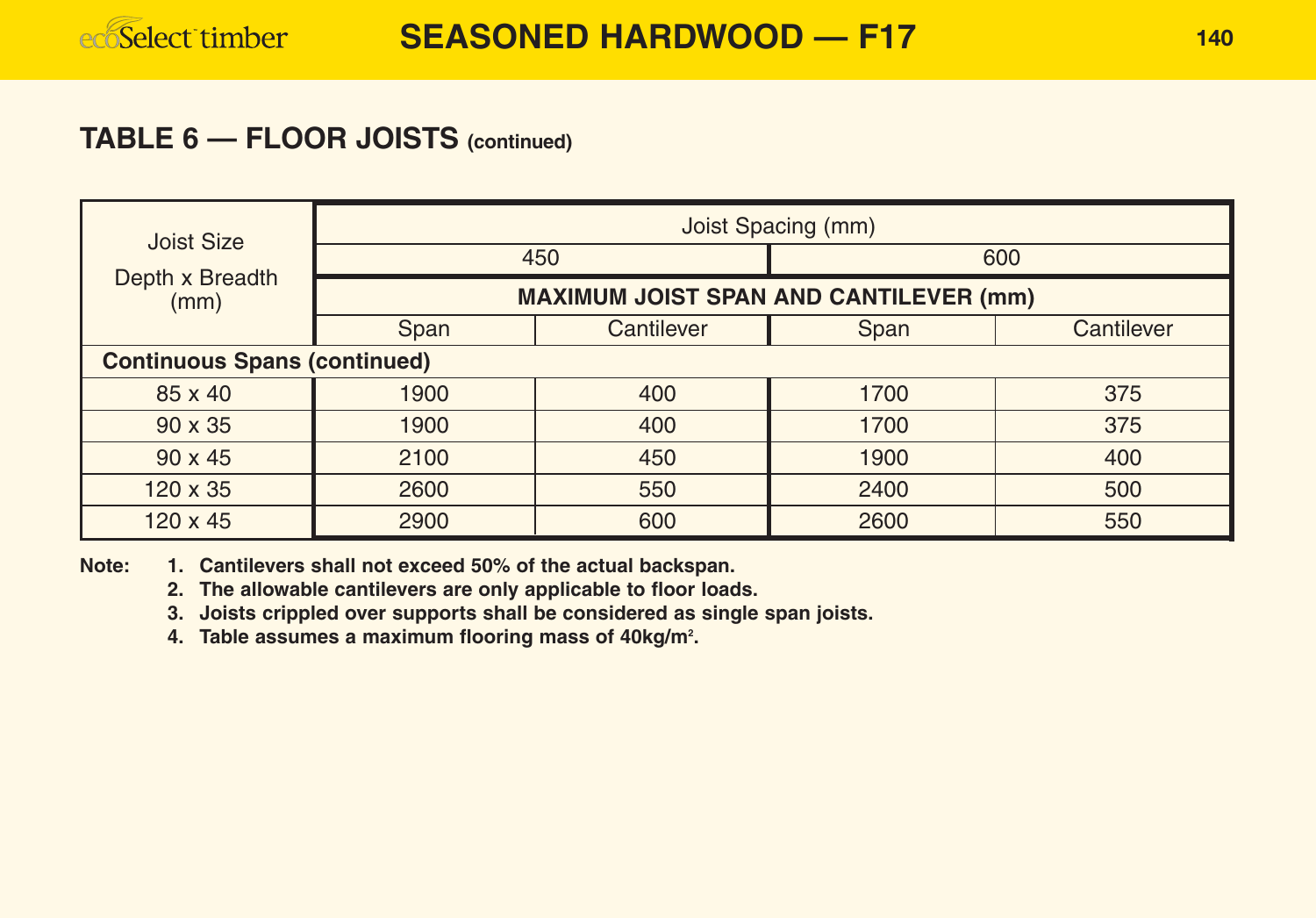## **TABLE 17/18 — LINTELS Supporting Single or Upper Storey Loadbearing Walls**



| <b>Lintel Size</b>     | Rafter             |      |                                    | <b>Sheet Roofing</b> |      |      |      | <b>Tiled Roofing</b> |      |  |  |  |  |
|------------------------|--------------------|------|------------------------------------|----------------------|------|------|------|----------------------|------|--|--|--|--|
| Depth x                | or<br><b>Truss</b> |      | Roof Load Width (RLW) mm           |                      |      |      |      |                      |      |  |  |  |  |
| <b>Breadth</b><br>(mm) | <b>Spacing</b>     | 1500 | 2100                               | 4500                 | 7500 | 1500 | 2100 | 4500                 | 7500 |  |  |  |  |
|                        | (mm)               |      | <b>MAXIMUM SPAN OF LINTEL (mm)</b> |                      |      |      |      |                      |      |  |  |  |  |
| $90 \times 35$         | 600                | 2000 | 1800                               | 1400                 | 1200 | 1600 | 1400 | 1100                 | 900  |  |  |  |  |
|                        | 1200               | 2000 | 1800                               | 1200                 | 1000 | 1400 | 1200 | 800                  | 600  |  |  |  |  |
| $90 \times 45$         | 600                | 2200 | 1900                               | 1500                 | 1300 | 1600 | 1400 | 1100                 | 1000 |  |  |  |  |
|                        | 1200               | 2200 | 1900                               | 1400                 | 1100 | 1600 | 1300 | 900                  | 700  |  |  |  |  |
| 120 x 35               | 600                | 2600 | 2300                               | 1800                 | 1500 | 2000 | 1700 | 1400                 | 1100 |  |  |  |  |
|                        | 1200               | 2600 | 2300                               | 1700                 | 1400 | 2000 | 1700 | 1200                 | 900  |  |  |  |  |
| $120 \times 45$        | 600                | 2800 | 2400                               | 1900                 | 1600 | 2100 | 1800 | 1500                 | 1200 |  |  |  |  |
|                        | 1200               | 2800 | 2500                               | 1900                 | 1500 | 2100 | 1900 | 1300                 | 1000 |  |  |  |  |
| $140 \times 35$        | 600                | 2900 | 2600                               | 2100                 | 1700 | 2200 | 2000 | 1600                 | 1300 |  |  |  |  |
|                        | 1200               | 2900 | 2700                               | 2000                 | 1700 | 2300 | 2000 | 1400                 | 1100 |  |  |  |  |
| $140 \times 45$        | 600                | 3100 | 2800                               | 2200                 | 1900 | 2400 | 2100 | 1700                 | 1400 |  |  |  |  |
|                        | 1200               | 3100 | 2800                               | 2200                 | 1900 | 2500 | 2100 | 1600                 | 1300 |  |  |  |  |

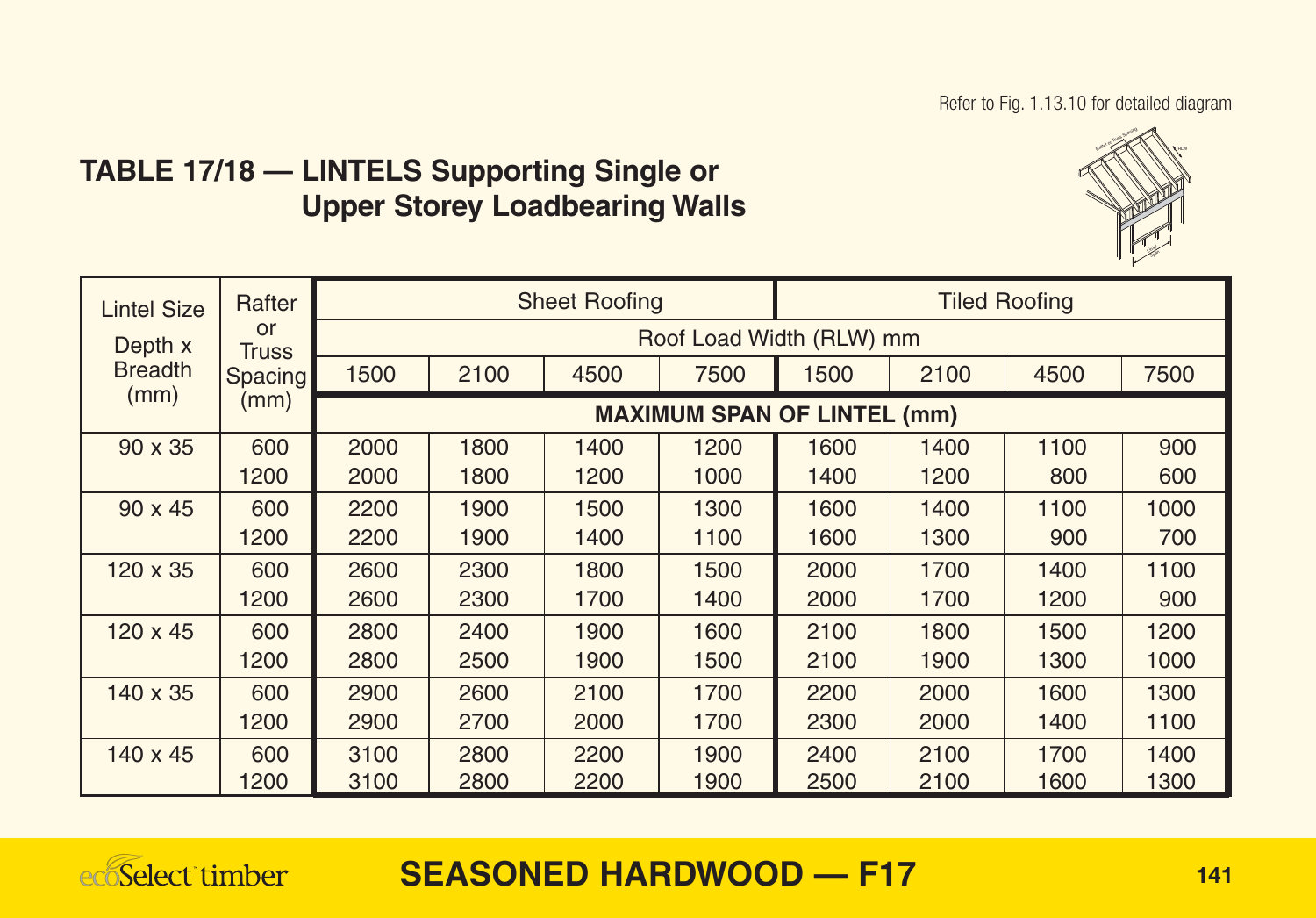### **TABLE 17/18 — LINTELS Supporting Single or Upper Storey Loadbearing Walls (continued)**

| <b>Lintel Size</b> | Rafter             |                                    |      | <b>Sheet Roofing</b> |                          | <b>Tiled Roofing</b> |      |      |      |  |  |  |
|--------------------|--------------------|------------------------------------|------|----------------------|--------------------------|----------------------|------|------|------|--|--|--|
| Depth x            | or<br><b>Truss</b> |                                    |      |                      | Roof Load Width (RLW) mm |                      |      |      |      |  |  |  |
| <b>Breadth</b>     | Spacing            | 1500                               | 2100 | 4500                 | 7500                     | 1500                 | 2100 | 4500 | 7500 |  |  |  |
| (mm)               | (mm)               | <b>MAXIMUM SPAN OF LINTEL (mm)</b> |      |                      |                          |                      |      |      |      |  |  |  |
| 170 x 35           | 600                | 3400                               | 3100 | 2500                 | 2100                     | 2700                 | 2400 | 1900 | 1600 |  |  |  |
|                    | 1200               | 3400                               | 3100 | 2500                 | 2000                     | 2700                 | 2400 | 1900 | 1500 |  |  |  |
| 170 x 45           | 600                | 3600                               | 3300 | 2700                 | 2200                     | 2900                 | 2600 | 2000 | 1700 |  |  |  |
|                    | 1200               | 3500                               | 3200 | 2700                 | 2200                     | 2900                 | 2600 | 2000 | 1600 |  |  |  |
| $190 \times 35$    | 600                | 3600                               | 3300 | 2700                 | 2300                     | 3000                 | 2700 | 2100 | 1700 |  |  |  |
|                    | 1200               | 3600                               | 3300 | 2800                 | 2300                     | 3000                 | 2700 | 2100 | 1700 |  |  |  |
| $190 \times 45$    | 600                | 3900                               | 3500 | 3000                 | 2500                     | 3200                 | 2900 | 2300 | 1900 |  |  |  |
|                    | 1200               | 3800                               | 3500 | 3000                 | 2500                     | 3200                 | 2900 | 2200 | 1900 |  |  |  |
| $2/190 \times 35$  | 600                | 4300                               | 3900 | 3300                 | 2900                     | 3500                 | 3200 | 2600 | 2200 |  |  |  |
|                    | 1200               | 4300                               | 3900 | 3300                 | 2900                     | 3500                 | 3200 | 2700 | 2200 |  |  |  |
| 220 x 35           | 600                | 4000                               | 3700 | 3100                 | 2600                     | 3300                 | 3000 | 2400 | 2000 |  |  |  |
|                    | 1200               | 4000                               | 3700 | 3100                 | 2700                     | 3300                 | 3000 | 2400 | 2000 |  |  |  |
| 220 x 45           | 600                | 4300                               | 3900 | 3300                 | 2900                     | 3500                 | 3200 | 2600 | 2200 |  |  |  |
|                    | 1200               | 4200                               | 3900 | 3200                 | 2900                     | 3500                 | 3200 | 2600 | 2100 |  |  |  |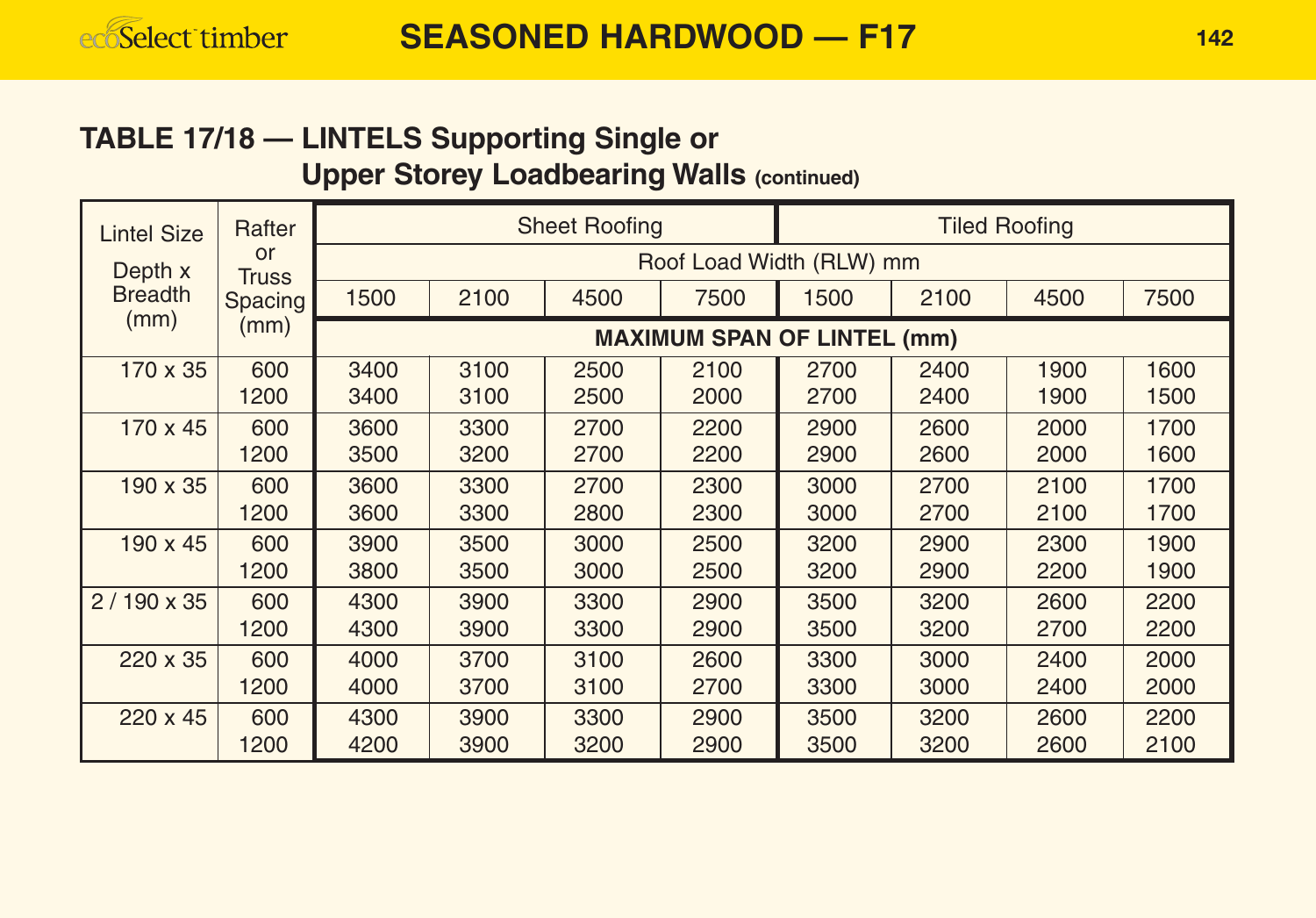#### **TABLE 17/18 — LINTELS Supporting Single or Upper Storey Loadbearing Walls (continued)**

| <b>Lintel Size</b> | Rafter                     |      |      | <b>Sheet Roofing</b> |                                    | <b>Tiled Roofing</b> |      |      |      |  |
|--------------------|----------------------------|------|------|----------------------|------------------------------------|----------------------|------|------|------|--|
| Depth x            | $\alpha$ r<br><b>Truss</b> |      |      |                      | Roof Load Width (RLW) mm           |                      |      |      |      |  |
| <b>Breadth</b>     | Spacing                    | 1500 | 2100 | 4500                 | 7500                               | 1500                 | 2100 | 4500 | 7500 |  |
| (mm)               | mm)                        |      |      |                      | <b>MAXIMUM SPAN OF LINTEL (mm)</b> |                      |      |      |      |  |
| $2/220 \times 35$  | 600                        | 4700 | 4300 | 3600                 | 3200                               | 3900                 | 3600 | 3000 | 2500 |  |
|                    | 1200                       | 4700 | 4300 | 3600                 | 3200                               | 3900                 | 3600 | 3000 | 2600 |  |
| 240 x 35           | 600                        | 4300 | 4000 | 3300                 | 2900                               | 3600                 | 3300 | 2600 | 2200 |  |
|                    | 1200                       | 4300 | 3900 | 3300                 | 2900                               | 3500                 | 3200 | 2700 | 2200 |  |
| 240 x 45           | 600                        | 4600 | 4200 | 3500                 | 3100                               | 3800                 | 3500 | 2800 | 2400 |  |
|                    | 1200                       | 4600 | 4200 | 3500                 | 3100                               | 3800                 | 3400 | 2900 | 2400 |  |
| $2/240 \times 35$  | 600                        | 5100 | 4600 | 3900                 | 3500                               | 4200                 | 3800 | 3200 | 2800 |  |
|                    | 1200                       | 5100 | 4600 | 3900                 | 3400                               | 4200                 | 3800 | 3200 | 2800 |  |
| $2/240 \times 45$  | 600                        | 5300 | 4900 | 4200                 | 3700                               | 4400                 | 4100 | 3400 | 3000 |  |
|                    | 1200                       | 5300 | 4900 | 4200                 | 3600                               | 4400                 | 4100 | 3400 | 3000 |  |
| 290 x 45           | 600                        | 5300 | 4800 | 4100                 | 3600                               | 4300                 | 4000 | 3300 | 2900 |  |
|                    | 1200                       | 5300 | 4800 | 4000                 | 3500                               | 4300                 | 4000 | 3300 | 2900 |  |
| $2/290 \times 45$  | 600                        | 6100 | 5600 | 4800                 | 4200                               | 5100                 | 4700 | 3900 | 3500 |  |
|                    | 1200                       | 6100 | 5600 | 4800                 | 4200                               | 5100                 | 4700 | 3900 | 3400 |  |

**Note: 1. Double members shall be vertically nail laminated in accordance with Figure 1.9.**

**2. Lintels to internal wall openings supporting ceiling joists only may be sized as hanging beams.**

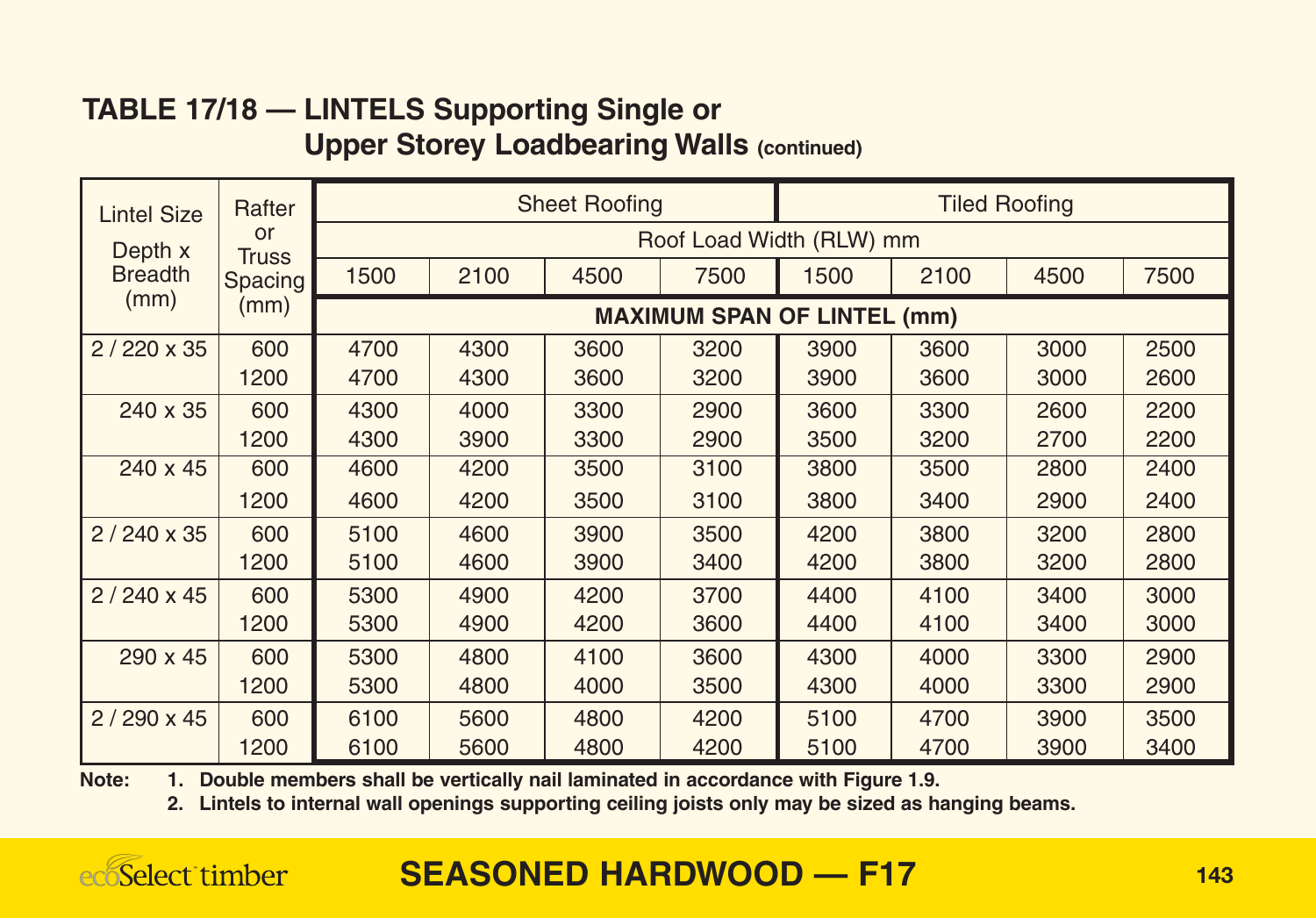#### Refer to Fig. 1.13.11 for detailed diagram

# **TABLE 19/20 – LINTELS Supporting Concentrated Roof Loads**



| Roof Area         |      |      |      |      |      | Roof Load Width (mm)               |      |      |      |      |      |      |
|-------------------|------|------|------|------|------|------------------------------------|------|------|------|------|------|------|
| Supported         |      | 1500 |      | 2100 |      |                                    | 4500 |      |      | 7500 |      |      |
| (m <sup>2</sup> ) | 5    | 10   | 20   | 5    | 10   | 20                                 | 5    | 10   | 20   | 5    | 10   | 20   |
| Size DxB (mm)     |      |      |      |      |      | <b>MAXIMUM SPAN OF LINTEL (mm)</b> |      |      |      |      |      |      |
|                   |      |      |      |      |      | <b>Sheet Roof</b>                  |      |      |      |      |      |      |
| 90 x 35           | 1100 | 800  | 600  | 1100 | 800  | 600                                | 1000 | 800  | 600  | 900  | 700  | 600  |
| $90 \times 45$    | 1200 | 900  | 700  | 1200 | 900  | 600                                | 1100 | 900  | 600  | 1000 | 800  | 600  |
| $120 \times 35$   | 1600 | 1200 | 900  | 1500 | 1200 | 800                                | 1300 | 1100 | 800  | 1200 | 1000 | 800  |
| $120 \times 45$   | 1700 | 1300 | 1000 | 1700 | 1300 | 900                                | 1500 | 1200 | 900  | 1300 | 1100 | 900  |
| 140 x 35          | 1900 | 1400 | 1100 | 1800 | 1400 | 1000                               | 1600 | 1300 | 1000 | 1400 | 1200 | 1000 |
| $140 \times 45$   | 2100 | 1600 | 1200 | 2000 | 1600 | 1200                               | 1700 | 1500 | 1100 | 1600 | 1300 | 1100 |
| 170 x 35          | 2400 | 1900 | 1400 | 2300 | 1800 | 1400                               | 2000 | 1700 | 1300 | 1800 | 1500 | 1300 |
| $170 \times 45$   | 2600 | 2100 | 1600 | 2500 | 2000 | 1500                               | 2200 | 1900 | 1500 | 1900 | 1700 | 1400 |
| $190 \times 35$   | 2700 | 2200 | 1600 | 2600 | 2100 | 1600                               | 2200 | 1900 | 1500 | 2000 | 1800 | 1500 |
| $190 \times 45$   | 3000 | 2400 | 1800 | 2900 | 2400 | 1800                               | 2500 | 2100 | 1700 | 2200 | 1900 | 1600 |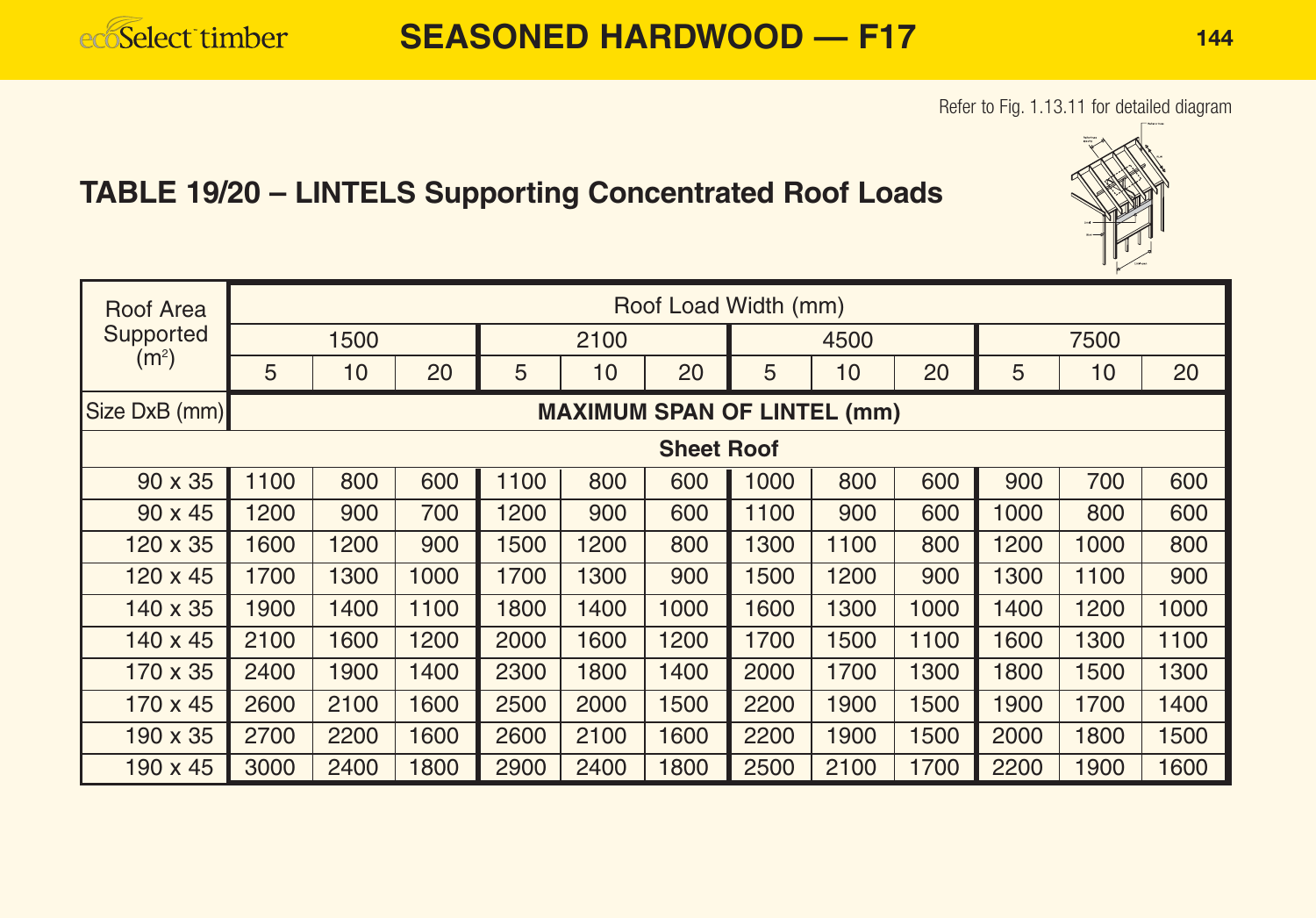## **TABLE 19/20 – LINTELS Supporting Concentrated Roof Loads (continued)**

| Roof Area         |      | Roof Load Width (mm)               |      |      |      |                   |      |      |      |      |      |      |
|-------------------|------|------------------------------------|------|------|------|-------------------|------|------|------|------|------|------|
| Supported         |      | 1500                               |      |      | 2100 |                   | 4500 |      |      | 7500 |      |      |
| (m <sup>2</sup> ) | 5    | 10                                 | 20   | 5    | 10   | 20                | 5    | 10   | 20   | 5    | 10   | 20   |
| Size DxB (mm)     |      | <b>MAXIMUM SPAN OF LINTEL (mm)</b> |      |      |      |                   |      |      |      |      |      |      |
|                   |      |                                    |      |      |      | <b>Sheet Roof</b> |      |      |      |      |      |      |
| 240 x 35          | 3400 | 3000                               | 2300 | 3300 | 2900 | 2200              | 2900 | 2600 | 2100 | 2600 | 2300 | 2000 |
| $240 \times 45$   | 3700 | 3200                               | 2600 | 3500 | 3100 | 2500              | 3100 | 2800 | 2300 | 2800 | 2600 | 2200 |

**Note: 1. Minimum bearing length = 35mm at end supports.**

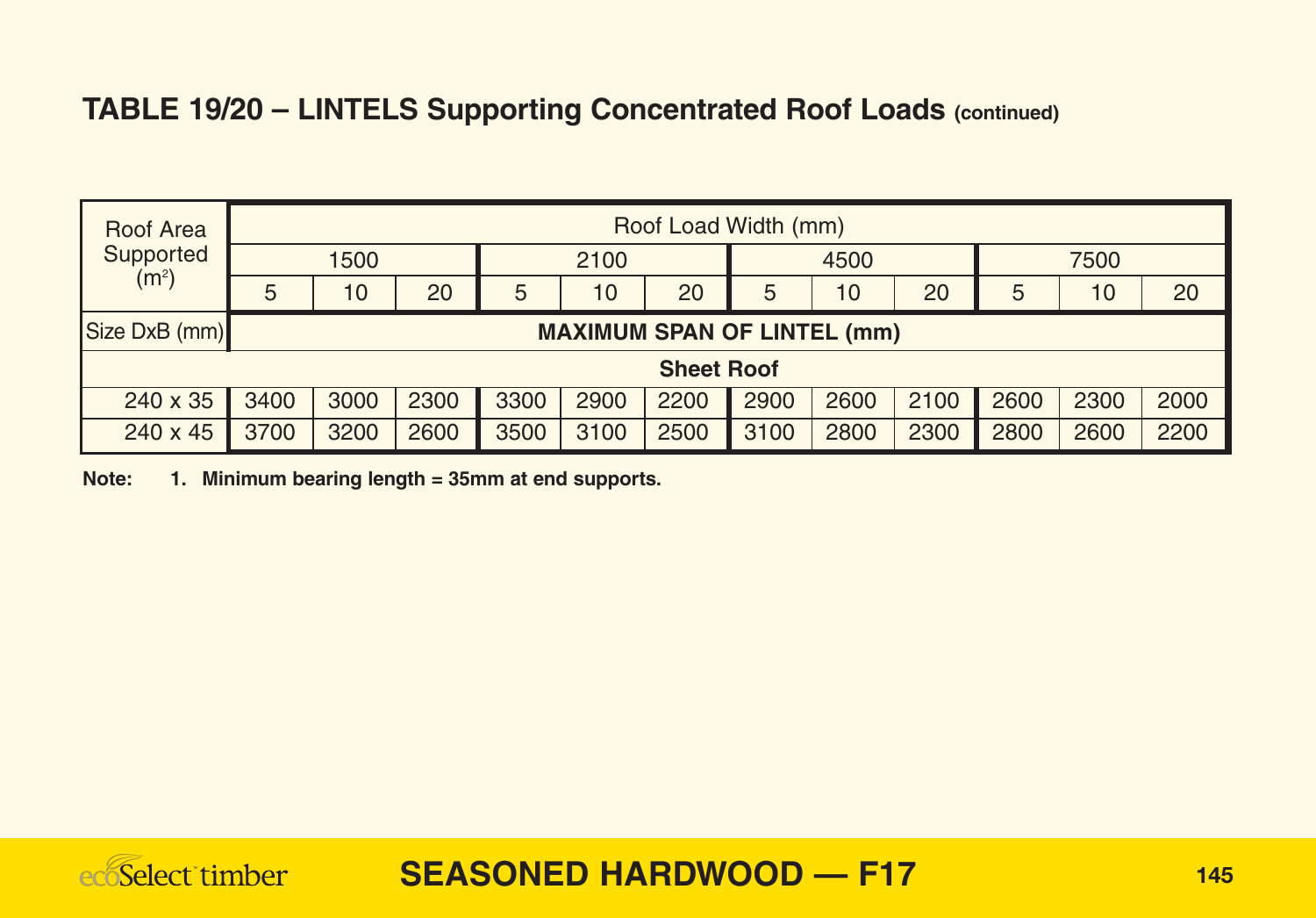## **TABLE 19/20 – LINTELS Supporting Concentrated Roof Loads (continued)**

| Roof Area         |      |           |           |      |                                    | Roof Load Width (mm) |      |           |           |      |           |                           |
|-------------------|------|-----------|-----------|------|------------------------------------|----------------------|------|-----------|-----------|------|-----------|---------------------------|
| Supported         |      | 1500      |           |      | 2100                               |                      |      | 4500      |           |      | 7500      |                           |
| (m <sup>2</sup> ) | 5    | 10        | 20        | 5    | 10                                 | 20                   | 5    | 10        | 20        | 5    | 10        | 20                        |
| Size DxB (mm)     |      |           |           |      | <b>MAXIMUM SPAN OF LINTEL (mm)</b> |                      |      |           |           |      |           |                           |
|                   |      |           |           |      |                                    | <b>Tile Roof</b>     |      |           |           |      |           |                           |
| $90 \times 35$    | 800  | <b>NS</b> | <b>NS</b> | 700  | <b>NS</b>                          | <b>NS</b>            | 700  | <b>NS</b> | <b>NS</b> | 600  | <b>NS</b> | <b>NS</b>                 |
| $90 \times 45$    | 800  | 600       | <b>NS</b> | 800  | 600                                | <b>NS</b>            | 700  | 600       | <b>NS</b> | 700  | <b>NS</b> | <b>NS</b>                 |
| 120 x 35          | 1100 | 800       | <b>NS</b> | 1000 | 800                                | <b>NS</b>            | 900  | 700       | <b>NS</b> | 900  | 700       | <b>NS</b>                 |
| $120 \times 45$   | 1200 | 900       | <b>NS</b> | 1100 | 900                                | <b>NS</b>            | 1000 | 800       | <b>NS</b> | 900  | 800       | <b>NS</b>                 |
| 140 x 35          | 1300 | 1000      | <b>NS</b> | 1300 | 1000                               | <b>NS</b>            | 1100 | 900       | <b>NS</b> | 1000 | 800       | <b>NS</b>                 |
| 140 x 45          | 1400 | 1100      | <b>NS</b> | 1400 | 1100                               | <b>NS</b>            | 1200 | 1000      | <b>NS</b> | 1100 | 900       | <b>NS</b>                 |
| 170 x 35          | 1700 | 1300      | <b>NS</b> | 1600 | 1200                               | <b>NS</b>            | 1400 | 1200      | <b>NS</b> | 1300 | 1100•     | <b>NS</b>                 |
| 170 x 45          | 1900 | 1400      | 700       | 1800 | 1400                               | 700                  | 1600 | 1300      | 600       | 1400 | 1200      | 600                       |
| 190 x 35          | 1900 | 1500      | $600 -$   | 1800 | 1500                               | $600 -$              | 1600 | 1300      | $600 -$   | 1400 | 1200•     | $600 \blacktriangleright$ |
| $190 \times 45$   | 2200 | 1700      | 900       | 2100 | 1600                               | 900                  | 1800 | 1500      | $800 -$   | 1600 | 1400      | 800•                      |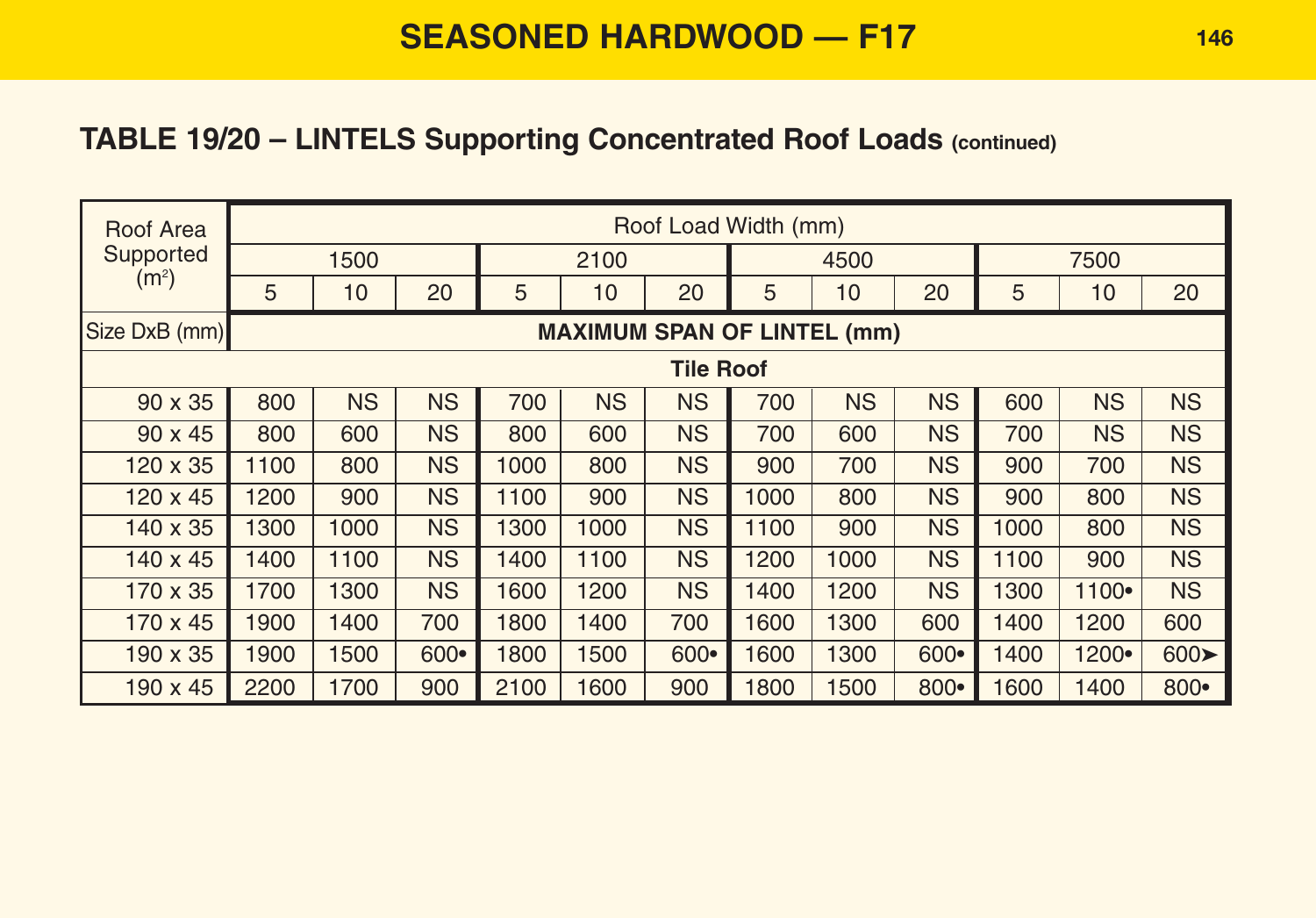#### **TABLE 19/20 – LINTELS Supporting Concentrated Roof Loads (continued)**

| Roof Area         | Roof Load Width (mm) |                                                       |               |      |      |                            |      |       |       |      |                       |      |
|-------------------|----------------------|-------------------------------------------------------|---------------|------|------|----------------------------|------|-------|-------|------|-----------------------|------|
| Supporting        |                      | 1500                                                  |               | 2100 |      |                            | 4500 |       |       | 7500 |                       |      |
| (m <sup>2</sup> ) | 5                    | 20<br>20<br>5<br>10<br>20<br>10<br>10<br>10<br>5<br>5 |               |      |      |                            |      |       |       | 20   |                       |      |
| Size DxB (mm)     |                      | <b>MAXIMUM SPAN OF LINTEL (mm)</b>                    |               |      |      |                            |      |       |       |      |                       |      |
|                   |                      |                                                       |               |      |      | <b>Tile Roof</b>           |      |       |       |      |                       |      |
| 240 X 35          | 2600                 | 2100                                                  | $1000 \geq 1$ | 2500 | 2000 | $1000 \blacktriangleright$ | 2100 | 1800• | 1000  | 1900 | $1700 \triangleright$ | 900  |
| 240 X 45          | 2900                 | 2300                                                  | 1700>         | 2700 | 2200 | 1700>                      | 2400 | 2000  | 1400> | 2100 | 1900•                 | 1300 |

**Note: 1. Minimum bearing length = 35 mm at end supports.**

- **Additional 5 mm bearing length required.**
- ➤ **Additional 10 mm bearing length required.**
- **Additional 15 mm bearing length required.**

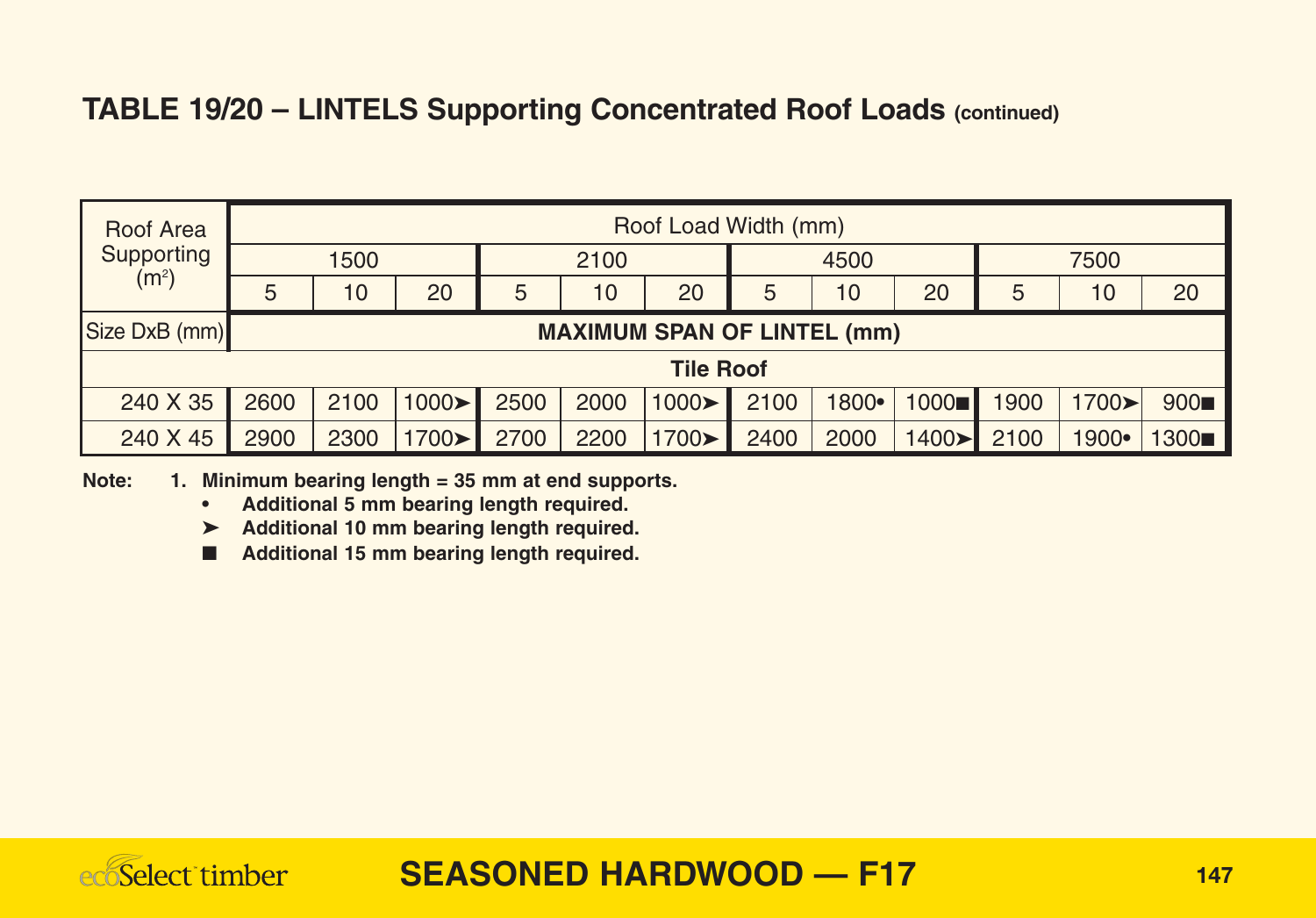

Refer to Fig. 1.13.13 for detailed diagram

#### **TABLE 23 — HANGING BEAMS**



| <b>Beam Size</b> |                                          |      | Ceiling Load Width (CLW) mm |      |      |  |  |  |  |  |
|------------------|------------------------------------------|------|-----------------------------|------|------|--|--|--|--|--|
| Depth x Breadth  | 1800                                     | 2400 | 3000                        | 3600 | 4200 |  |  |  |  |  |
| (mm)             | <b>MAXIMUM SPAN OF HANGING BEAM (mm)</b> |      |                             |      |      |  |  |  |  |  |
| $120 \times 35$  | 3100                                     | 2700 | 2500                        | 2300 | 2200 |  |  |  |  |  |
| 140 x 35         | 3500                                     | 3200 | 2900                        | 2700 | 2500 |  |  |  |  |  |
| 170 x 35         | 4300                                     | 3800 | 3500                        | 3300 | 3100 |  |  |  |  |  |
| $190 \times 35$  | 4700                                     | 4300 | 3900                        | 3600 | 3400 |  |  |  |  |  |
| $220 \times 35$  | 5500                                     | 5000 | 4600                        | 4200 | 3900 |  |  |  |  |  |
| $220 \times 45$  | 5900                                     | 5400 | 4900                        | 4600 | 4300 |  |  |  |  |  |
| 240 x 35         | 5900                                     | 5300 | 4900                        | 4600 | 4300 |  |  |  |  |  |
| 240 x 45         | 6300                                     | 5700 | 5300                        | 4900 | 4600 |  |  |  |  |  |

**Note: 1. Where the ceiling joist spans are not the same each side of the hanging beam, the average of the spans may be used.**

**2. Roof loads must not be strutted onto hanging beam.**

**3. Maximum ceiling mass of 12kg/m2 assumed.**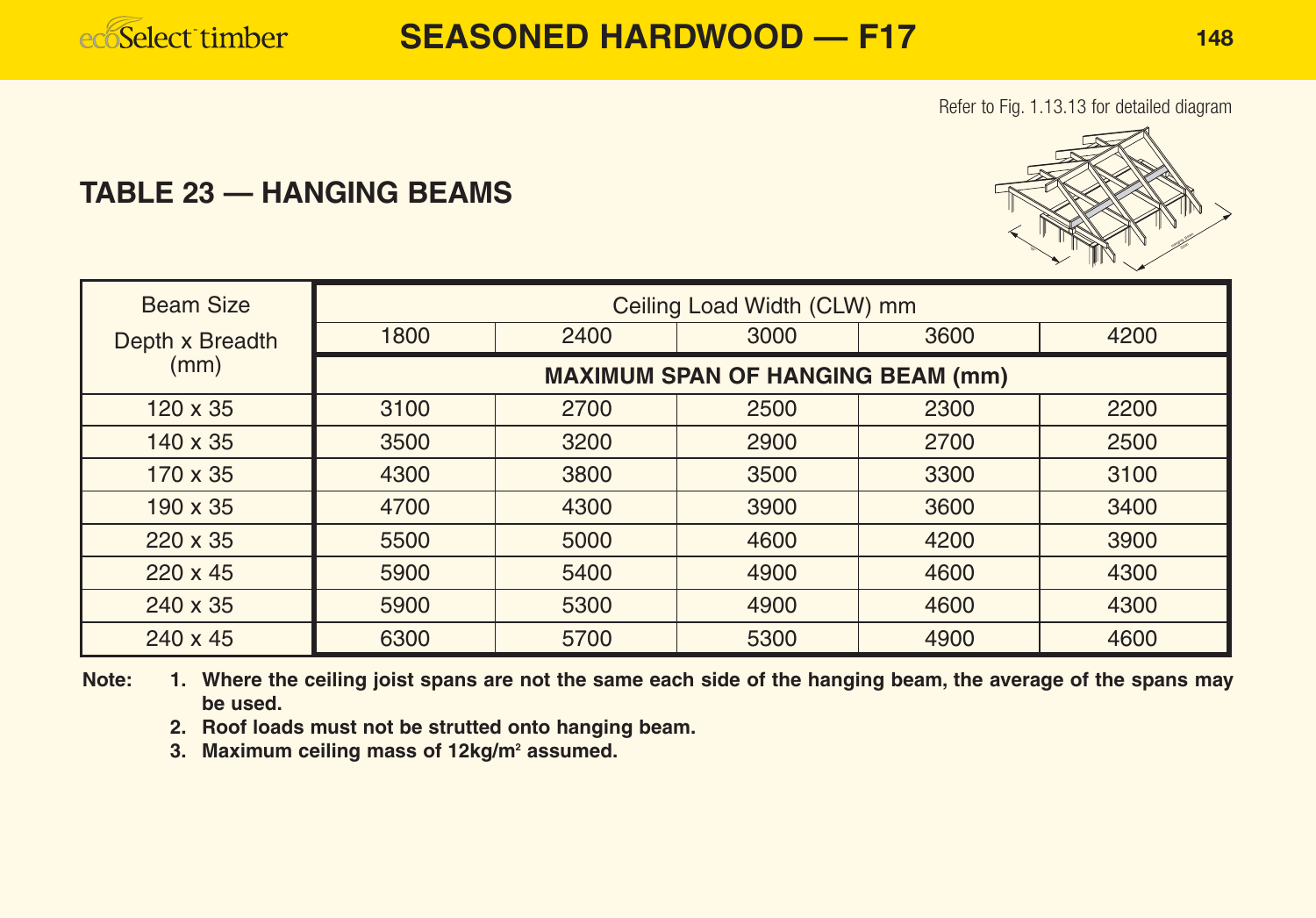Refer to Fig. 1.13.14 for detailed diagram



## **TABLE 24 — COUNTER BEAMS**

| <b>Beam Size</b> |      |      | Ceiling Load Width (mm)                  |      |      |      |
|------------------|------|------|------------------------------------------|------|------|------|
| Depth x Breadth  | 1800 | 2400 | 3000                                     | 3600 | 4200 | 4800 |
| (mm)             |      |      | <b>MAXIMUM SPAN OF COUNTER BEAM (mm)</b> |      |      |      |
| $120 \times 35$  | 3100 | 2800 | 2600                                     | 2500 | 2400 | 2300 |
| $120 \times 45$  | 3300 | 3100 | 2900                                     | 2700 | 2600 | 2500 |
| $140 \times 35$  | 3600 | 3300 | 3100                                     | 2900 | 2800 | 2600 |
| $140 \times 45$  | 3800 | 3600 | 3300                                     | 3100 | 3000 | 2900 |
| 170 x 35         | 4200 | 3900 | 3700                                     | 3500 | 3300 | 3200 |
| $170 \times 45$  | 4400 | 4100 | 3900                                     | 3800 | 3600 | 3500 |
| $190 \times 35$  | 4500 | 4200 | 4000                                     | 3900 | 3700 | 3600 |
| $190 \times 45$  | 4800 | 4500 | 4300                                     | 4100 | 4000 | 3800 |
| $220 \times 35$  | 5100 | 4800 | 4600                                     | 4400 | 4200 | 4100 |
| $220 \times 45$  | 5400 | 5100 | 4800                                     | 4600 | 4500 | 4300 |
| 240 x 35         | 5400 | 5000 | 4800                                     | 4600 | 4400 | 4300 |
| $240 \times 45$  | 5700 | 5300 | 5100                                     | 4900 | 4700 | 4600 |

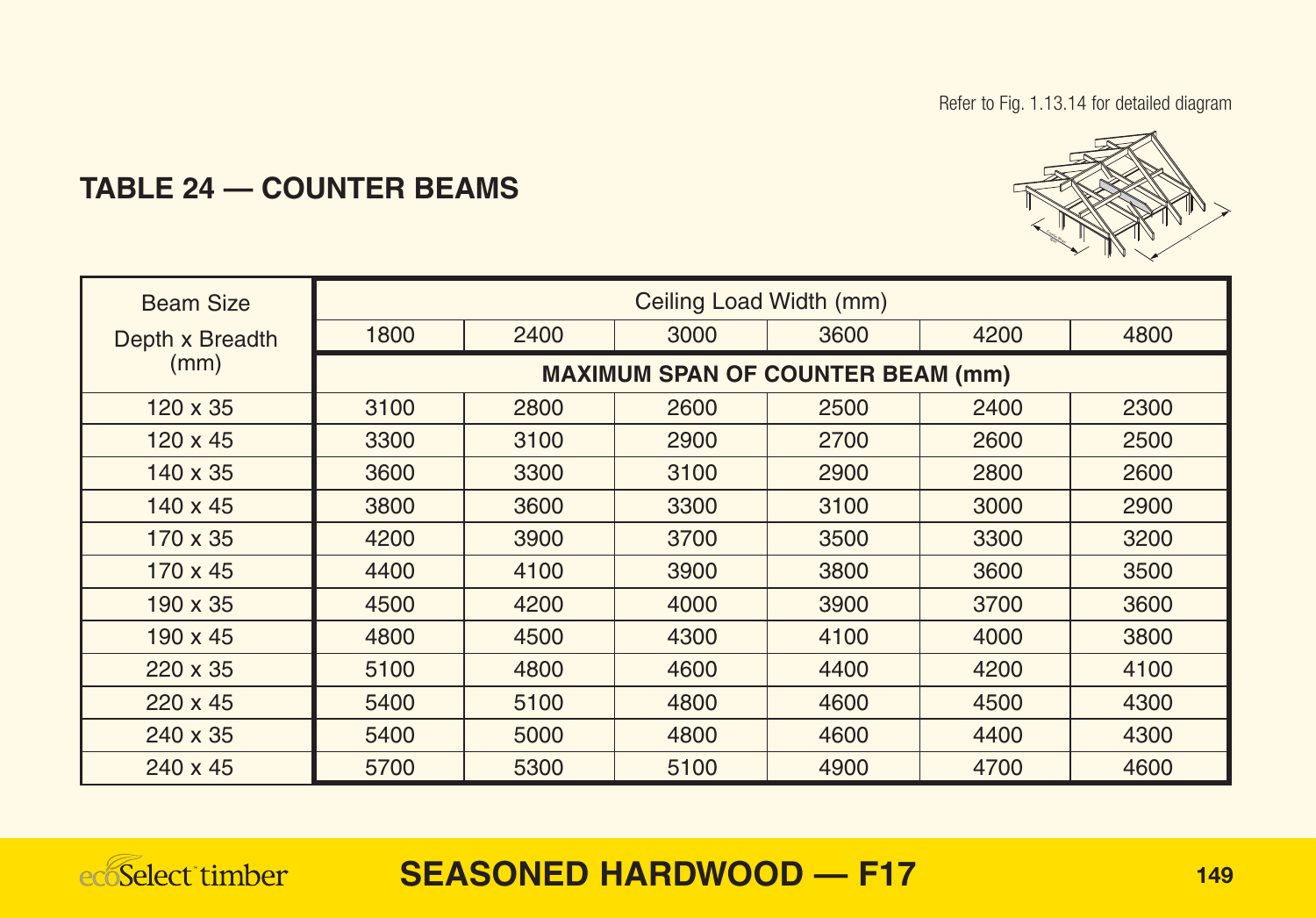#### **TABLE 24 — COUNTER BEAMS (continued)**

| <b>Beam Size</b> |                                              | Ceiling Load Width (mm)                  |      |      |      |      |  |  |  |  |  |
|------------------|----------------------------------------------|------------------------------------------|------|------|------|------|--|--|--|--|--|
| Depth x Breadth  | 1800<br>2400<br>3600<br>4200<br>4800<br>3000 |                                          |      |      |      |      |  |  |  |  |  |
| (mm)             |                                              | <b>MAXIMUM SPAN OF COUNTER BEAM (mm)</b> |      |      |      |      |  |  |  |  |  |
| $290 \times 35$  | 6200                                         | 5800                                     | 5500 | 5200 | 4900 | 4700 |  |  |  |  |  |
| $290 \times 45$  | 6500                                         | 6100                                     | 5800 | 5600 | 5400 | 5200 |  |  |  |  |  |

**Note: 1. Where the hanging beam spans are not the same each side of the counter beam, the average of the spans may be used.**

**2. Maximum ceiling mass of 12kg/m2 assumed.**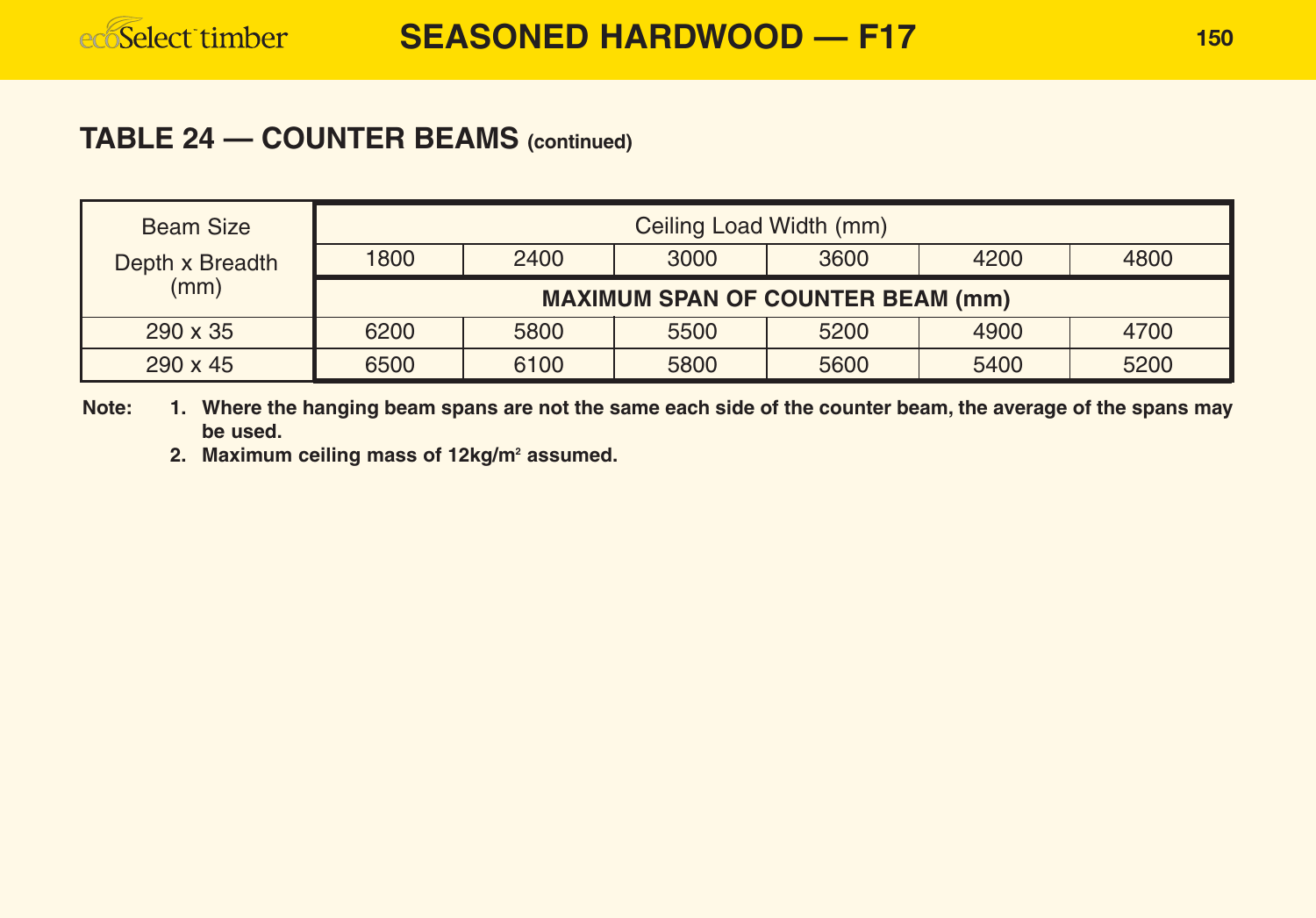Refer to Fig. 1.13.15 for detailed diagram



## **TABLE 25 — COMBINED STRUTTING/HANGING BEAMS**

|                      |                |                                  |      |      |      | Ceiling Load Width (mm)               |      |      |      |      |  |
|----------------------|----------------|----------------------------------|------|------|------|---------------------------------------|------|------|------|------|--|
| <b>Beam</b>          |                |                                  | 1800 |      | 3600 |                                       |      |      |      |      |  |
| <b>Size</b>          |                |                                  |      |      |      | Roof Area Supported (m <sup>2</sup> ) |      |      |      |      |  |
| (mm)                 | $\overline{2}$ | 4                                | 6    | 8    | 10   | 2                                     | 4    | 6    | 8    | 10   |  |
|                      |                | <b>MAXIMUM SPAN OF BEAM (mm)</b> |      |      |      |                                       |      |      |      |      |  |
| <b>Sheet Roofing</b> |                |                                  |      |      |      |                                       |      |      |      |      |  |
| $2/120 \times 35$    | 3000           | 2600                             | 2200 | 2000 | 1800 | 2500                                  | 2200 | 2000 | 1900 | 1700 |  |
| $2/120 \times 45$    | 3300           | 2800                             | 2500 | 2200 | 2100 | 2700                                  | 2500 | 2200 | 2100 | 1900 |  |
| $2/140 \times 35$    | 3600           | 3100                             | 2700 | 2500 | 2300 | 3000                                  | 2700 | 2500 | 2300 | 2100 |  |
| $2/140 \times 45$    | 3800           | 3400                             | 3000 | 2800 | 2500 | 3200                                  | 3000 | 2700 | 2500 | 2400 |  |
| $2/170 \times 35$    | 4200           | 3800                             | 3500 | 3200 | 3000 | 3600                                  | 3400 | 3100 | 2900 | 2700 |  |
| $2/170 \times 45$    | 4400           | 4100                             | 3800 | 3500 | 3300 | 3900                                  | 3600 | 3400 | 3200 | 3000 |  |
| $2/190 \times 35$    | 4500           | 4200                             | 3900 | 3700 | 3400 | 4000                                  | 3700 | 3600 | 3300 | 3200 |  |
| $2/190 \times 45$    | 4800           | 4400                             | 4200 | 3900 | 3700 | 4200                                  | 4000 | 3800 | 3700 | 3500 |  |
| $2/220 \times 35$    | 5200           | 4800                             | 4500 | 4200 | 4000 | 4500                                  | 4200 | 4000 | 3900 | 3700 |  |

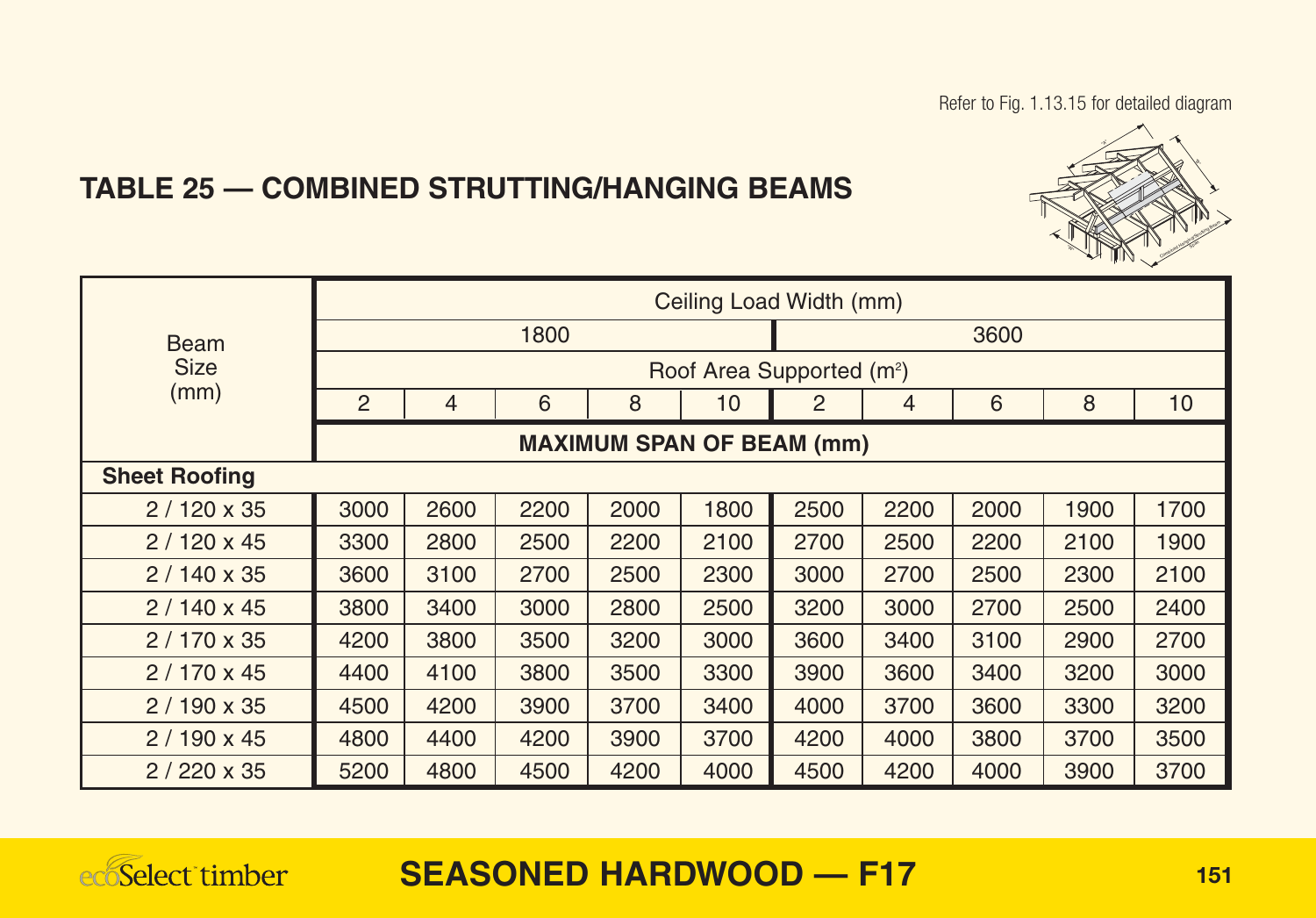#### **TABLE 25 — COMBINED STRUTTING/HANGING BEAMS (continued)**

|                                  |                |      |      |      |      | Ceiling Load Width (mm)               |                |      |      |      |  |
|----------------------------------|----------------|------|------|------|------|---------------------------------------|----------------|------|------|------|--|
| <b>Beam</b>                      | 1800           |      |      |      |      |                                       |                | 3600 |      |      |  |
| <b>Size</b>                      |                |      |      |      |      | Roof Area Supported (m <sup>2</sup> ) |                |      |      |      |  |
| (mm)                             | $\overline{2}$ | 4    | 6    | 8    | 10   | 2                                     | $\overline{4}$ | 6    | 8    | 10   |  |
|                                  |                |      |      |      |      | <b>MAXIMUM SPAN OF BEAM (mm)</b>      |                |      |      |      |  |
| <b>Sheet Roofing (continued)</b> |                |      |      |      |      |                                       |                |      |      |      |  |
| $2/220 \times 45$                | 5500           | 5100 | 4800 | 4500 | 4300 | 4700                                  | 4500           | 4300 | 4100 | 4000 |  |
| $2/240 \times 35$                | 5400           | 5000 | 4800 | 4500 | 4300 | 4700                                  | 4500           | 4300 | 4200 | 4000 |  |
| $2/240 \times 45$                | 5700           | 5300 | 5000 | 4800 | 4600 | 5000                                  | 4800           | 4600 | 4400 | 4300 |  |
| $2/290 \times 35$                | 6200           | 5800 | 5500 | 5300 | 5100 | 5500                                  | 5200           | 5000 | 4900 | 4700 |  |
| $2/290 \times 45$                | 6500           | 6200 | 5900 | 5600 | 5400 | 5800                                  | 5500           | 5300 | 5200 | 5000 |  |
| <b>Tiled Roofing</b>             |                |      |      |      |      |                                       |                |      |      |      |  |
| $2/120 \times 35$                | 2400           | 1900 | 1600 | 1400 | 1200 | 2200                                  | 1800           | 1500 | 1300 | 1200 |  |
| $2/120 \times 45$                | 2700           | 2100 | 1800 | 1600 | 1400 | 2400                                  | 2000           | 1700 | 1500 | 1400 |  |
| $2/140 \times 35$                | 3000           | 2300 | 2000 | 1700 | 1600 | 2600                                  | 2200           | 1900 | 1700 | 1500 |  |
| $2/140 \times 45$                | 3300           | 2600 | 2200 | 2000 | 1800 | 2900                                  | 2400           | 2100 | 1900 | 1700 |  |
| $2/170 \times 35$                | 3700           | 3000 | 2600 | 2300 | 2100 | 3300                                  | 2800           | 2500 | 2200 | 2000 |  |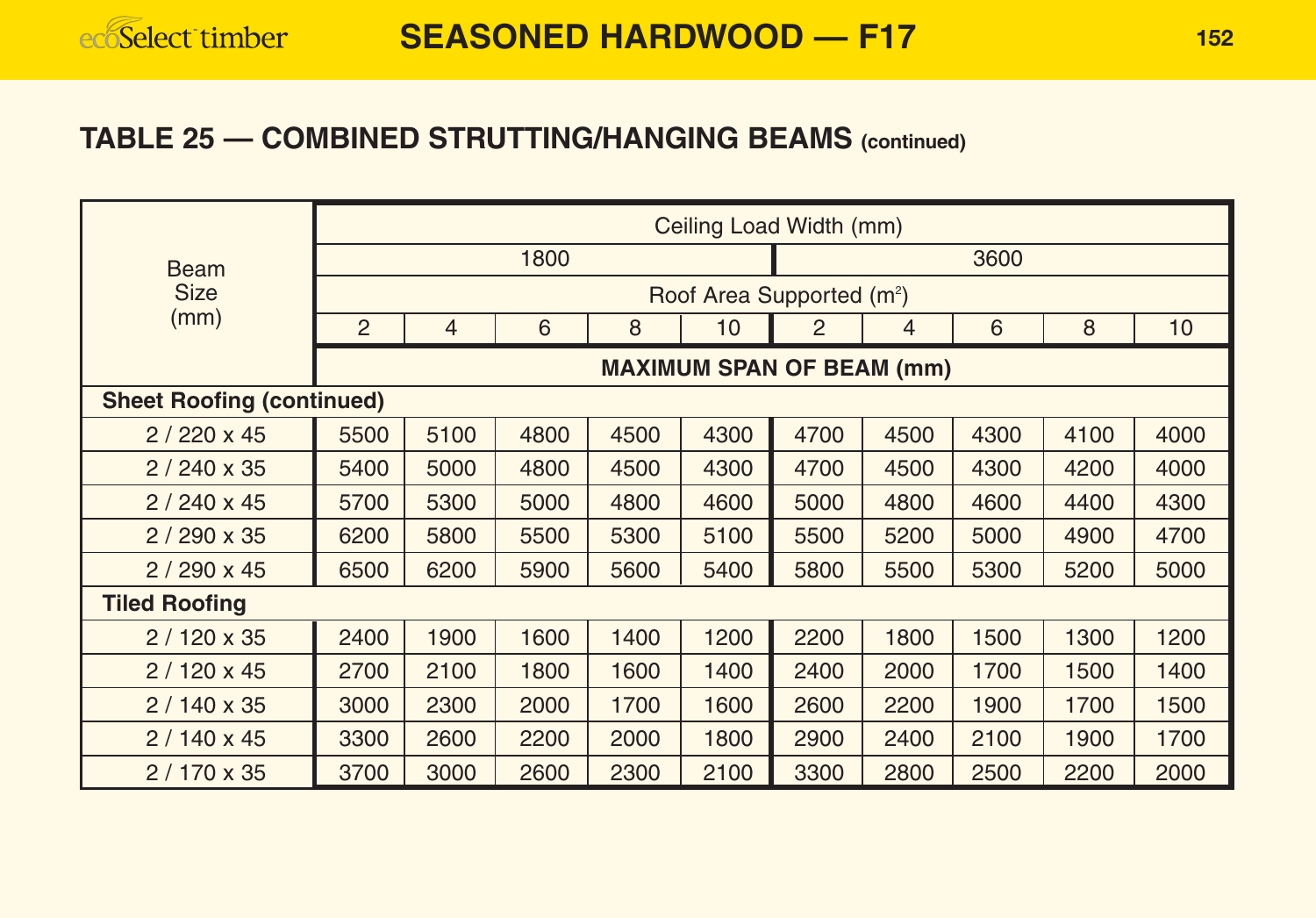#### **TABLE 25 — COMBINED STRUTTING/HANGING BEAMS (continued)**

|                                  |                |                                  |      |      |      | Ceiling Load Width (mm)               |      |      |      |                 |  |
|----------------------------------|----------------|----------------------------------|------|------|------|---------------------------------------|------|------|------|-----------------|--|
| <b>Beam</b>                      | 1800           |                                  |      |      |      |                                       |      | 3600 |      |                 |  |
| <b>Size</b>                      |                |                                  |      |      |      | Roof Area Supported (m <sup>2</sup> ) |      |      |      |                 |  |
| (mm)                             | $\overline{2}$ | 4                                | 6    | 8    | 10   | $\overline{2}$                        | 4    | 6    | 8    | 10 <sup>1</sup> |  |
|                                  |                | <b>MAXIMUM SPAN OF BEAM (mm)</b> |      |      |      |                                       |      |      |      |                 |  |
| <b>Tiled Roofing (continued)</b> |                |                                  |      |      |      |                                       |      |      |      |                 |  |
| $2/170 \times 45$                | 4000           | 3400                             | 2900 | 2600 | 2400 | 3600                                  | 3100 | 2700 | 2500 | 2300            |  |
| $2/190 \times 35$                | 4100           | 3500                             | 3000 | 2700 | 2500 | 3700                                  | 3200 | 2800 | 2600 | 2400            |  |
| $2/190 \times 45$                | 4300           | 3800                             | 3400 | 3000 | 2800 | 3900                                  | 3500 | 3200 | 2900 | 2600            |  |
| $2/220 \times 35$                | 4700           | 4100                             | 3700 | 3300 | 3000 | 4200                                  | 3800 | 3500 | 3100 | 2900            |  |
| $2/220 \times 45$                | 5000           | 4400                             | 4000 | 3700 | 3400 | 4400                                  | 4000 | 3700 | 3500 | 3200            |  |
| $2/240 \times 35$                | 4900           | 4400                             | 4000 | 3700 | 3400 | 4400                                  | 4100 | 3800 | 3500 | 3300            |  |
| $2/240 \times 45$                | 5200           | 4700                             | 4300 | 4000 | 3700 | 4700                                  | 4300 | 4000 | 3800 | 3600            |  |
| $2/290 \times 35$                | 5700           | 5100                             | 4700 | 4400 | 4100 | 5200                                  | 4800 | 4400 | 4200 | 4000            |  |
| $2/290 \times 45$                | 6100           | 5500                             | 5000 | 4700 | 4500 | 5500                                  | 5100 | 4800 | 4500 | 4300            |  |

**Note: 1. Beam ends may be chamfered to a minimum depth of 100mm or one-third of the beam depth, whichever is greater.**

**2. Where the depth to breadth ratio exceeds 3:1, hoop iron strapping or similar restraint is to be provided at mid-span and at the beam ends.**

**3. Where ceiling joist spans are not the same each side of the beam, the average of the spans may be used.**

**4. Maximum ceiling mass of 12kg/m2 assumed.**

**5. Double members shall be vertically nail laminated in accordance with Figure 1.9.**

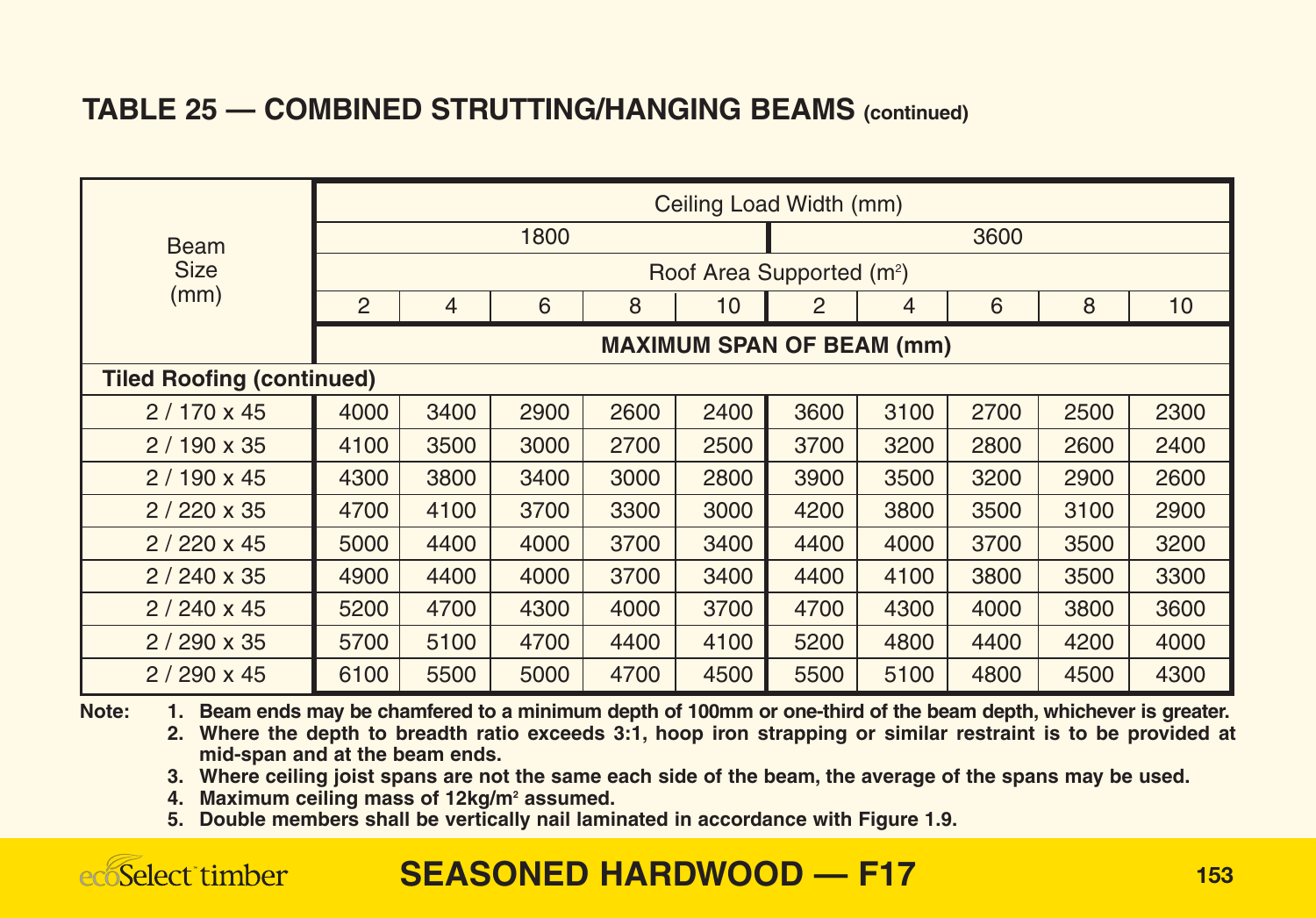#### Refer to Fig. 1.13.16 for detailed diagram

### **TABLE 26 — COMBINED STRUTTING/COUNTER BEAMS**

|                      |                |      |      |      |      | Ceiling Load Width (mm)               |      |      |      |      |
|----------------------|----------------|------|------|------|------|---------------------------------------|------|------|------|------|
| <b>Beam</b>          |                |      | 1800 |      |      |                                       |      | 3600 |      |      |
| <b>Size</b>          |                |      |      |      |      | Roof Area Supported (m <sup>2</sup> ) |      |      |      |      |
| (mm)                 | $\overline{2}$ | 4    | 6    | 8    | 10   | 2                                     | 4    | 6    | 8    | 10   |
|                      |                |      |      |      |      | <b>MAXIMUM SPAN OF BEAM (mm)</b>      |      |      |      |      |
| <b>Sheet Roofing</b> |                |      |      |      |      |                                       |      |      |      |      |
| $2/120 \times 35$    | 3100           | 2600 | 2300 | 2000 | 1900 | 2800                                  | 2400 | 2200 | 2000 | 1800 |
| $2/120 \times 45$    | 3400           | 2900 | 2500 | 2300 | 2100 | 3000                                  | 2700 | 2400 | 2200 | 2000 |
| $2/140 \times 35$    | 3700           | 3200 | 2800 | 2500 | 2300 | 3300                                  | 2900 | 2600 | 2400 | 2200 |
| $2/140 \times 45$    | 3900           | 3500 | 3100 | 2800 | 2600 | 3600                                  | 3200 | 2900 | 2700 | 2500 |
| $2/170 \times 35$    | 4300           | 3900 | 3600 | 3300 | 3000 | 3900                                  | 3600 | 3300 | 3100 | 2900 |
| $2/170 \times 45$    | 4500           | 4100 | 3800 | 3600 | 3300 | 4100                                  | 3900 | 3600 | 3400 | 3200 |
| $2/190 \times 35$    | 4600           | 4200 | 4000 | 3700 | 3500 | 4200                                  | 4000 | 3700 | 3500 | 3300 |
| $2/190 \times 45$    | 4900           | 4500 | 4200 | 4000 | 3800 | 4500                                  | 4200 | 4000 | 3800 | 3600 |
| $2/220 \times 35$    | 5200           | 4800 | 4500 | 4200 | 4000 | 4800                                  | 4500 | 4200 | 4000 | 3900 |

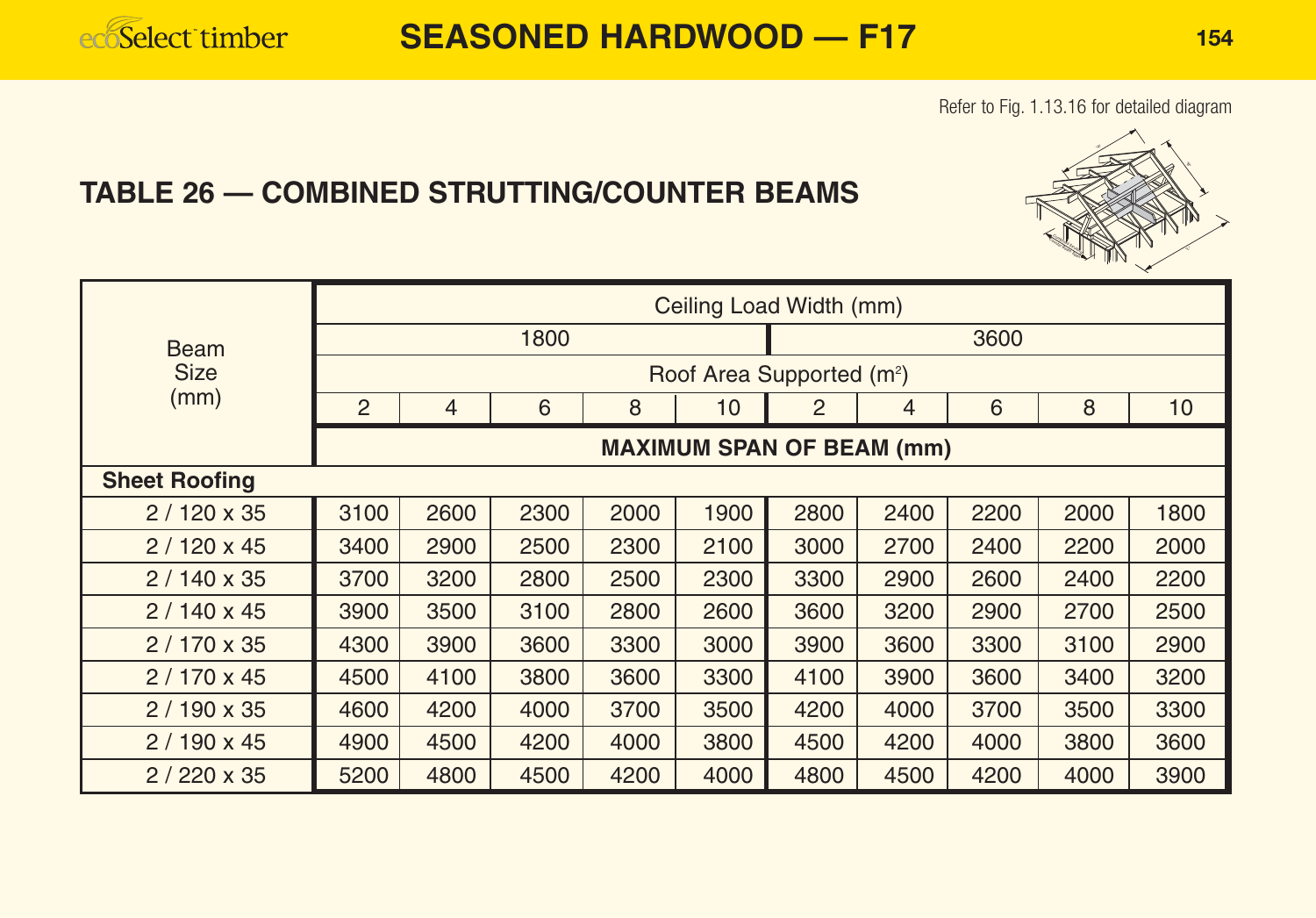## **TABLE 26 — COMBINED STRUTTING/COUNTER BEAMS (continued)**

|                                  |                                       |                                  |      |      |      | Ceiling Load Width (mm) |                |      |      |      |  |
|----------------------------------|---------------------------------------|----------------------------------|------|------|------|-------------------------|----------------|------|------|------|--|
| <b>Beam</b>                      | 1800                                  |                                  |      |      |      |                         |                | 3600 |      |      |  |
| <b>Size</b>                      | Roof Area Supported (m <sup>2</sup> ) |                                  |      |      |      |                         |                |      |      |      |  |
| (mm)                             | $\overline{2}$                        | 4                                | 6    | 8    | 10   | 2                       | $\overline{4}$ | 6    | 8    | 10   |  |
|                                  |                                       | <b>MAXIMUM SPAN OF BEAM (mm)</b> |      |      |      |                         |                |      |      |      |  |
| <b>Sheet Roofing (continued)</b> |                                       |                                  |      |      |      |                         |                |      |      |      |  |
| $2/220 \times 45$                | 5500                                  | 5100                             | 4800 | 4600 | 4300 | 5000                    | 4700           | 4500 | 4300 | 4100 |  |
| $2/240 \times 35$                | 5500                                  | 5100                             | 4800 | 4600 | 4300 | 5000                    | 4700           | 4500 | 4300 | 4200 |  |
| $2/240 \times 45$                | 5700                                  | 5400                             | 5100 | 4800 | 4600 | 5300                    | 5000           | 4800 | 4600 | 4400 |  |
| $2/290 \times 35$                | 6300                                  | 5900                             | 5600 | 5300 | 5100 | 5700                    | 5500           | 5200 | 5000 | 4900 |  |
| $2/290 \times 45$                | 6500                                  | 6200                             | 5900 | 5700 | 5400 | 6000                    | 5800           | 5500 | 5400 | 5200 |  |
| <b>Tiled Roofing</b>             |                                       |                                  |      |      |      |                         |                |      |      |      |  |
| $2/120 \times 35$                | 2500                                  | 1900                             | 1600 | 1400 | 1200 | 2300                    | 1800           | 1600 | 1400 | 1200 |  |
| $2/120 \times 45$                | 2800                                  | 2100                             | 1800 | 1600 | 1400 | 2600                    | 2100           | 1800 | 1500 | 1400 |  |
| $2/140 \times 35$                | 3000                                  | 2400                             | 2000 | 1800 | 1600 | 2800                    | 2300           | 1900 | 1700 | 1600 |  |
| $2/140 \times 45$                | 3300                                  | 2700                             | 2200 | 2000 | 1800 | 3100                    | 2500           | 2200 | 1900 | 1800 |  |
| $2/170 \times 35$                | 3800                                  | 3100                             | 2600 | 2300 | 2100 | 3500                    | 2900           | 2600 | 2300 | 2100 |  |

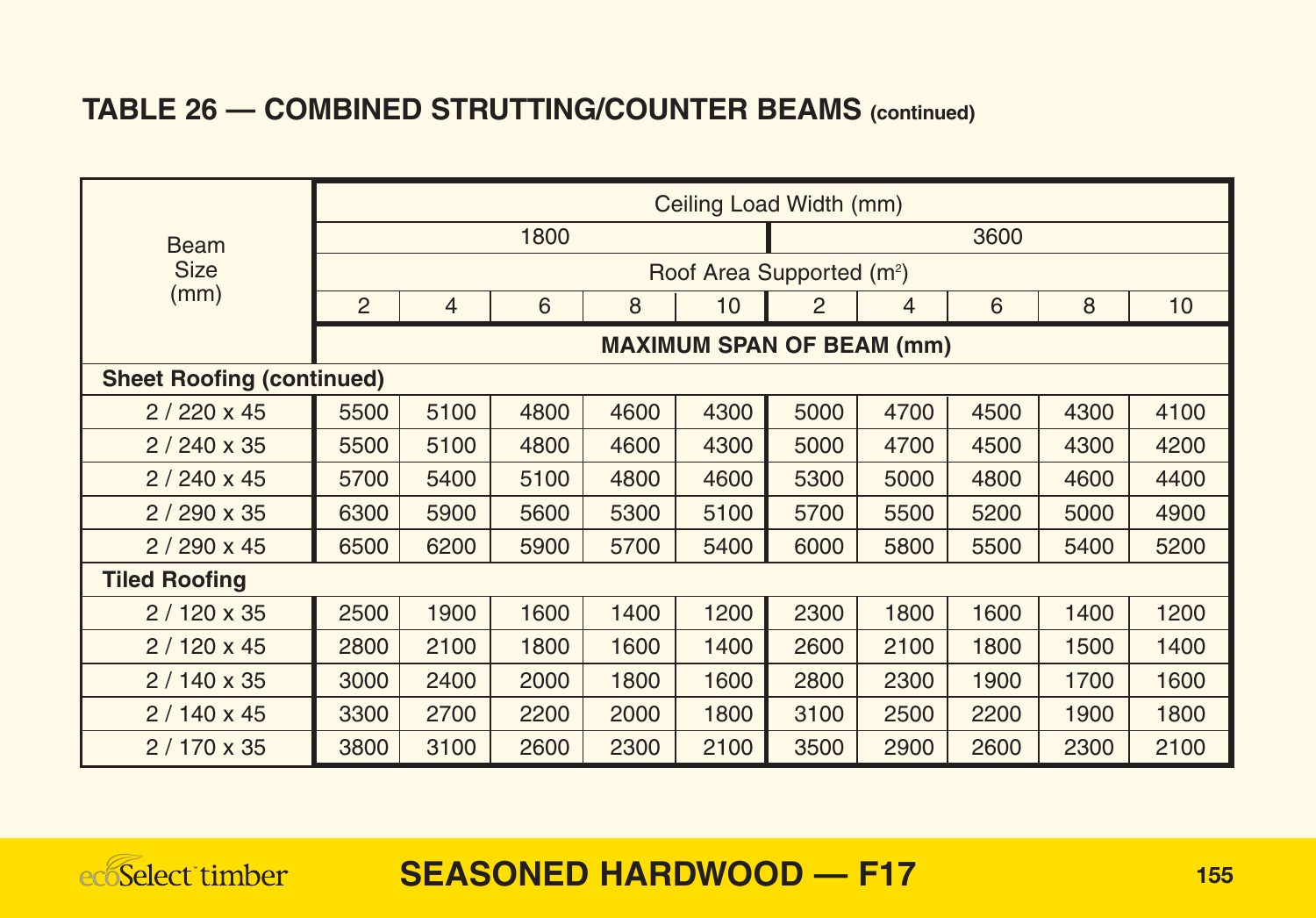#### **TABLE 26 — COMBINED STRUTTING/COUNTER BEAMS (continued)**

|                                  |                |                                  |      |      |      | Ceiling Load Width (mm)               |      |      |      |      |  |
|----------------------------------|----------------|----------------------------------|------|------|------|---------------------------------------|------|------|------|------|--|
| <b>Beam</b>                      |                |                                  | 1800 |      |      |                                       |      | 3600 |      |      |  |
| <b>Size</b>                      |                |                                  |      |      |      | Roof Area Supported (m <sup>2</sup> ) |      |      |      |      |  |
| (mm)                             | $\overline{2}$ | $\overline{4}$                   | 6    | 8    | 10   | 2                                     | 4    | 6    | 8    | 10   |  |
|                                  |                | <b>MAXIMUM SPAN OF BEAM (mm)</b> |      |      |      |                                       |      |      |      |      |  |
| <b>Tiled Roofing (continued)</b> |                |                                  |      |      |      |                                       |      |      |      |      |  |
| $2/170 \times 45$                | 4000           | 3400                             | 3000 | 2600 | 2400 | 3800                                  | 3300 | 2800 | 2600 | 2300 |  |
| $2/190 \times 35$                | 4100           | 3600                             | 3100 | 2700 | 2500 | 3900                                  | 3400 | 3000 | 2700 | 2400 |  |
| $2/190 \times 45$                | 4400           | 3800                             | 3400 | 3100 | 2800 | 4100                                  | 3700 | 3300 | 3000 | 2700 |  |
| $2/220 \times 35$                | 4700           | 4100                             | 3700 | 3400 | 3000 | 4400                                  | 3900 | 3600 | 3200 | 3000 |  |
| $2/220 \times 45$                | 5000           | 4400                             | 4000 | 3700 | 3400 | 4700                                  | 4200 | 3900 | 3600 | 3300 |  |
| $2/240 \times 35$                | 5000           | 4400                             | 4000 | 3700 | 3400 | 4700                                  | 4200 | 3900 | 3600 | 3300 |  |
| $2/240 \times 45$                | 5300           | 4700                             | 4300 | 4000 | 3800 | 4900                                  | 4500 | 4200 | 3900 | 3700 |  |
| $2/290 \times 35$                | 5800           | 5200                             | 4700 | 4400 | 4200 | 5400                                  | 4900 | 4600 | 4300 | 4100 |  |
| $2/290 \times 45$                | 6100           | 5500                             | 5100 | 4700 | 4500 | 5700                                  | 5200 | 4900 | 4600 | 4400 |  |

**Note: 1. Beam ends may be chamfered to a minimum depth of 100mm or one-third of the beam depth, whichever is greater.**

**2. Where the depth to breadth ratio exceeds 3:1, hoop iron strapping or similar restraint is to be provided at the beam ends.**

**3. Where ceiling joist spans are not the same each side of the beam, the average of the spans may be used.**

**4. Maximum ceiling mass of 12kg/m2 assumed.**

**5. Double members shall be vertically nail laminated in accordance with Figure 1.9.**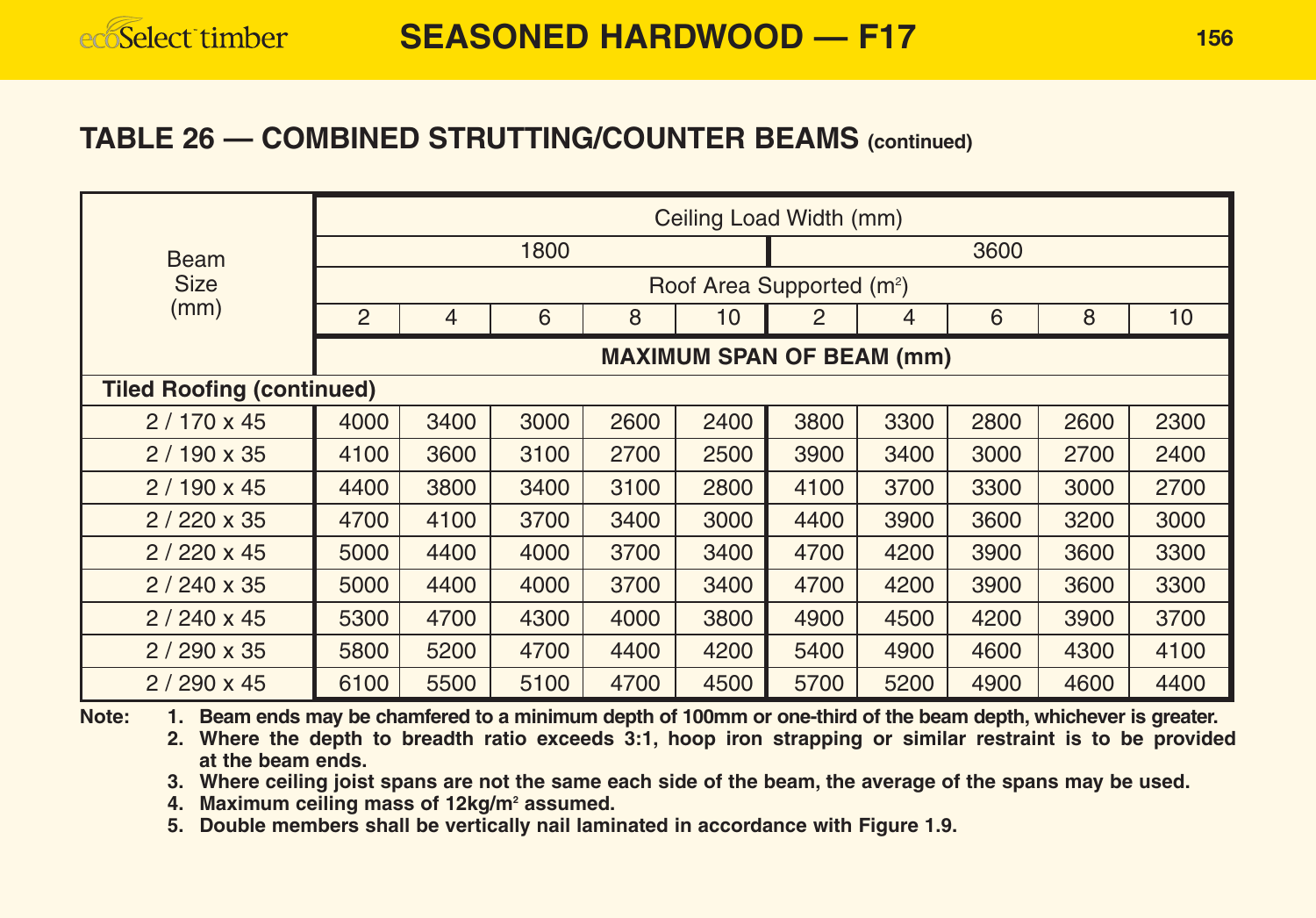Refer to Fig. 1.13.17 for detailed diagram



## **TABLE 27 — STRUTTING BEAMS**

|                            |                                                                      |      |      | <b>Sheet Roofing</b>                            |      |                                       |      | <b>Tiled Roofing</b> |      |      |
|----------------------------|----------------------------------------------------------------------|------|------|-------------------------------------------------|------|---------------------------------------|------|----------------------|------|------|
| <b>Beam</b><br><b>Size</b> |                                                                      |      |      |                                                 |      | Roof Area Supported (m <sup>2</sup> ) |      |                      |      |      |
| (mm)                       | 6<br>8<br>2<br>6<br>8<br>$\overline{2}$<br>$\overline{4}$<br>10<br>4 |      |      |                                                 |      |                                       |      |                      |      | 10   |
|                            |                                                                      |      |      | <b>MAXIMUM SPAN OF ROOF STRUTTING BEAM (mm)</b> |      |                                       |      |                      |      |      |
| $2/120 \times 35$          | 3600                                                                 | 3000 | 2500 | 2200                                            | 2000 | 2800                                  | 2000 | 1700                 | 1400 | 1300 |
| $2/120 \times 45$          | 4100                                                                 | 3400 | 2800 | 2500                                            | 2200 | 3100                                  | 2300 | 1900                 | 1600 | 1500 |
| $2/140 \times 35$          | 4600                                                                 | 3700 | 3100 | 2700                                            | 2400 | 3500                                  | 2500 | 2100                 | 1800 | 1600 |
| $2/140 \times 45$          | 5100                                                                 | 4200 | 3500 | 3100                                            | 2800 | 3900                                  | 2800 | 2300                 | 2000 | 1800 |
| $2/170 \times 35$          | 5700                                                                 | 4900 | 4100 | 3600                                            | 3200 | 4500                                  | 3400 | 2800                 | 2400 | 2200 |
| $2/170 \times 45$          | 6200                                                                 | 5400 | 4600 | 4000                                            | 3600 | 5000                                  | 3800 | 3100                 | 2700 | 2400 |
| $2/190 \times 35$          | 6400                                                                 | 5600 | 4800 | 4200                                            | 3800 | 5300                                  | 3900 | 3300                 | 2800 | 2500 |
| $2/190 \times 45$          | 7000                                                                 | 6100 | 5300 | 4700                                            | 4300 | 5800                                  | 4400 | 3700                 | 3200 | 2900 |
| $2/220 \times 35$          | 7200                                                                 | 6400 | 5700 | 5100                                            | 4600 | 6200                                  | 4800 | 4000                 | 3500 | 3100 |
| $2/220 \times 45$          | 7200                                                                 | 6800 | 6200 | 5600                                            | 5200 | 6500                                  | 5300 | 4500                 | 3900 | 3500 |
| $2/240 \times 35$          | 7200                                                                 | 7000 | 6400 | 5800                                            | 5300 | 6800                                  | 5500 | 4600                 | 4000 | 3600 |

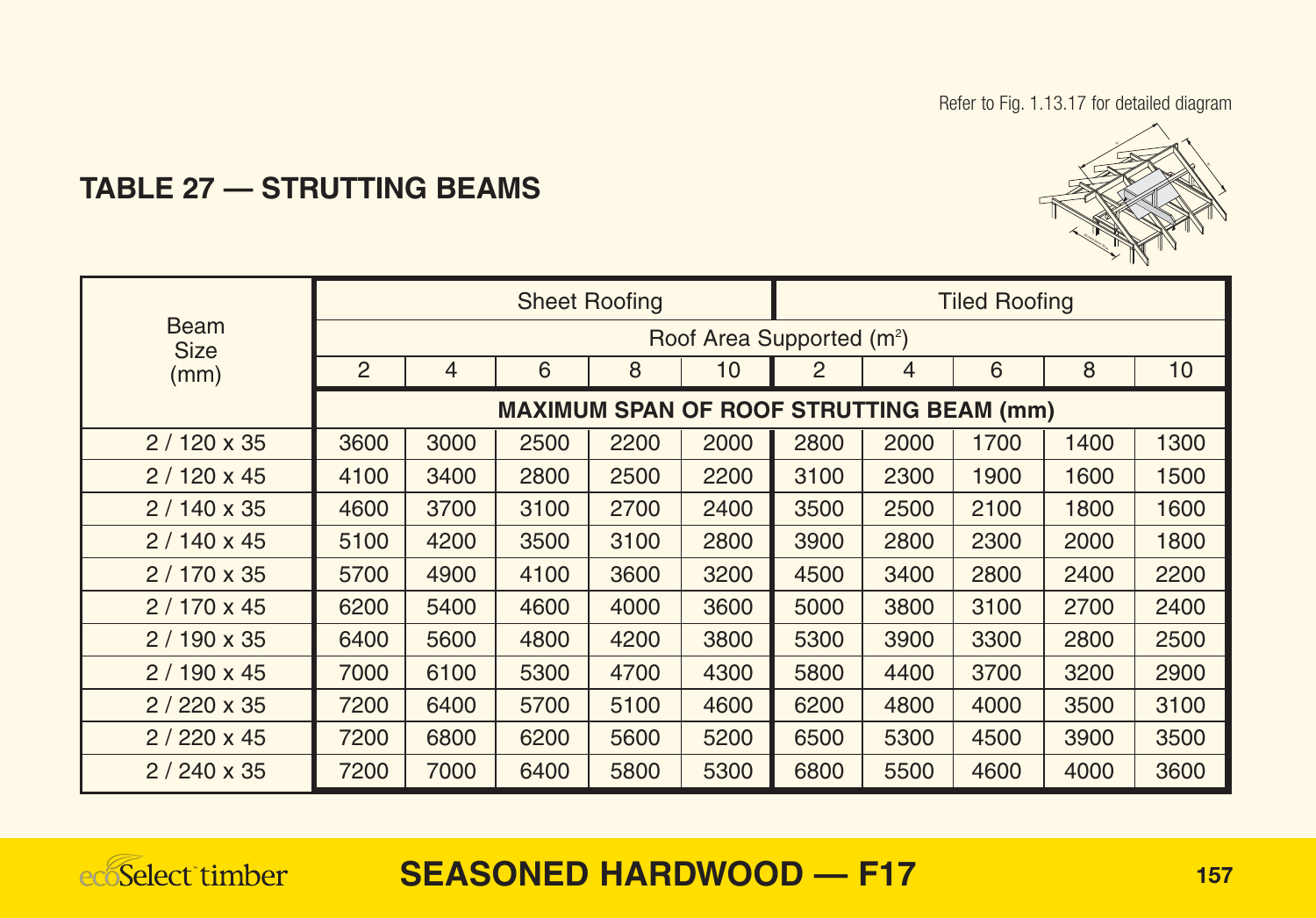#### **TABLE 27 — STRUTTING BEAMS (continued)**

|                            |                                                 |                                  |      | <b>Sheet Roofing</b> |      |                                       |      | <b>Tiled Roofing</b> |      |      |
|----------------------------|-------------------------------------------------|----------------------------------|------|----------------------|------|---------------------------------------|------|----------------------|------|------|
| <b>Beam</b><br><b>Size</b> |                                                 |                                  |      |                      |      | Roof Area Supported (m <sup>2</sup> ) |      |                      |      |      |
| (mm)                       | 2                                               | 6<br>10<br>6<br>8<br>8<br>2<br>4 |      |                      |      |                                       |      |                      | 10   |      |
|                            | <b>MAXIMUM SPAN OF ROOF STRUTTING BEAM (mm)</b> |                                  |      |                      |      |                                       |      |                      |      |      |
| $2/240 \times 45$          | 7200                                            | 7200                             | 6800 | 6300                 | 5900 | 7200                                  | 6000 | 5100                 | 4500 | 4000 |
| $2/290 \times 35$          | 7200                                            | 7200                             | 7200 | 7000                 | 6600 | 7200                                  | 6700 | 6000                 | 5300 | 4700 |
| $2/290 \times 45$          | 7200                                            | 7200                             | 7200 | 7200                 | 7000 | 7200                                  | 7200 | 6400                 | 5900 | 5300 |

**Note: 1. The allowable spans are based on the support of roof loads only.**

- **2. Hoop iron strapping or similar restraint is to be provided at mid-span and at the beam ends.**
- **3. Beam ends may be chamfered to a minimum depth of 100mm or one-third of the beam depth, whichever is greater.**
- **4. A minimum initial clearance of 25mm shall be provided at mid-span between the underside of the strutting beam and the tops of the ceiling joist, ceiling lining or ceiling battens as appropriate.**
- **5. Double members shall be vertically nail laminated in accordance with Figure 1.9.**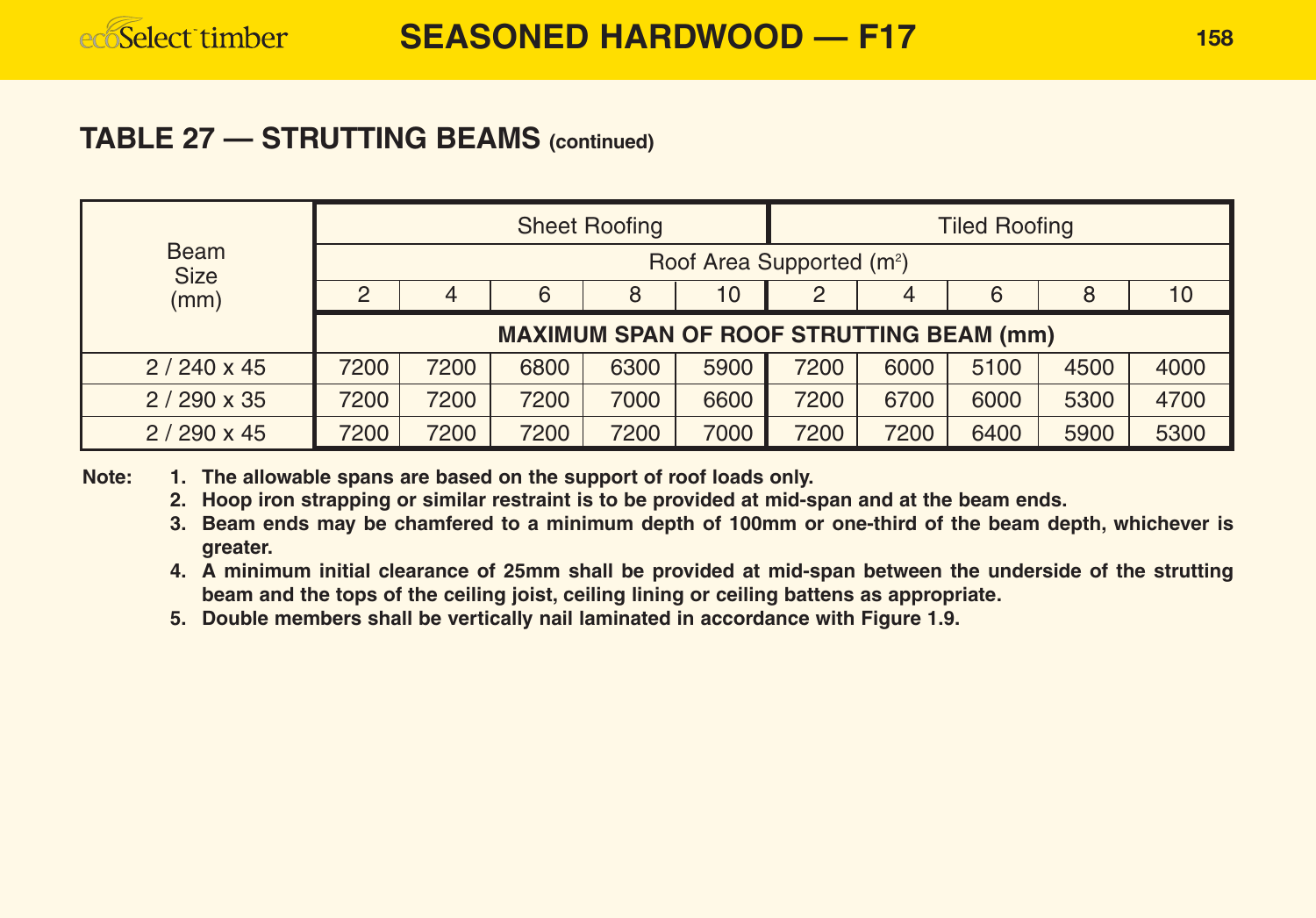Refer to Fig. 1.13.23 for detailed diagram

## **TABLE 33 — BEARERS SUPPORTING TWO STOREY LOADBEARING WALLS**

**Lower Floor Load Width – 900mm or 1800mm**



|                                      |                          |      | <b>Sheet Roofing</b> |                                    |           | <b>Tiled Roofing</b> |           |           |  |  |  |
|--------------------------------------|--------------------------|------|----------------------|------------------------------------|-----------|----------------------|-----------|-----------|--|--|--|
| <b>Bearer Size</b>                   | Roof Load Width (RLW) mm |      |                      |                                    |           |                      |           |           |  |  |  |
| Depth x Breadth<br>(mm)              | 1500                     | 2100 | 4500                 | 7500                               | 1500      | 2100                 | 4500      | 7500      |  |  |  |
|                                      |                          |      |                      | <b>MAXIMUM SPAN OF BEARER (mm)</b> |           |                      |           |           |  |  |  |
| <b>UPPER FLOOR LOAD WIDTH 1800mm</b> |                          |      |                      |                                    |           |                      |           |           |  |  |  |
| <b>Single Span</b>                   |                          |      |                      |                                    |           |                      |           |           |  |  |  |
| $2/85 \times 30$                     | 1000                     | 1000 | <b>NS</b>            | <b>NS</b>                          | <b>NS</b> | <b>NS</b>            | <b>NS</b> | <b>NS</b> |  |  |  |
| $2/85 \times 40$                     | 1100                     | 1100 | 1000                 | 1000                               | 1100      | 1000                 | <b>NS</b> | <b>NS</b> |  |  |  |
| $2/90 \times 35$                     | 1100                     | 1100 | 1000                 | 1000                               | 1100      | 1000                 | <b>NS</b> | <b>NS</b> |  |  |  |
| $2/90 \times 45$                     | 1200                     | 1200 | 1100                 | 1100                               | 1200      | 1100                 | 1000      | <b>NS</b> |  |  |  |
| $2/120 \times 35$                    | 1500                     | 1500 | 1400                 | 1300                               | 1400      | 1400                 | 1300      | 1100      |  |  |  |
| $2/120 \times 45$                    | 1700                     | 1600 | 1500                 | 1400                               | 1600      | 1500                 | 1400      | 1300      |  |  |  |
| <b>Continuous Spans</b>              |                          |      |                      |                                    |           |                      |           |           |  |  |  |
| $2/85 \times 30$                     | 1400                     | 1400 | 1300                 | 1200                               | 1300      | 1300                 | 1200      | 1000      |  |  |  |
| $2/85 \times 40$                     | 1500                     | 1500 | 1400                 | 1300                               | 1500      | 1400                 | 1300      | 1200      |  |  |  |

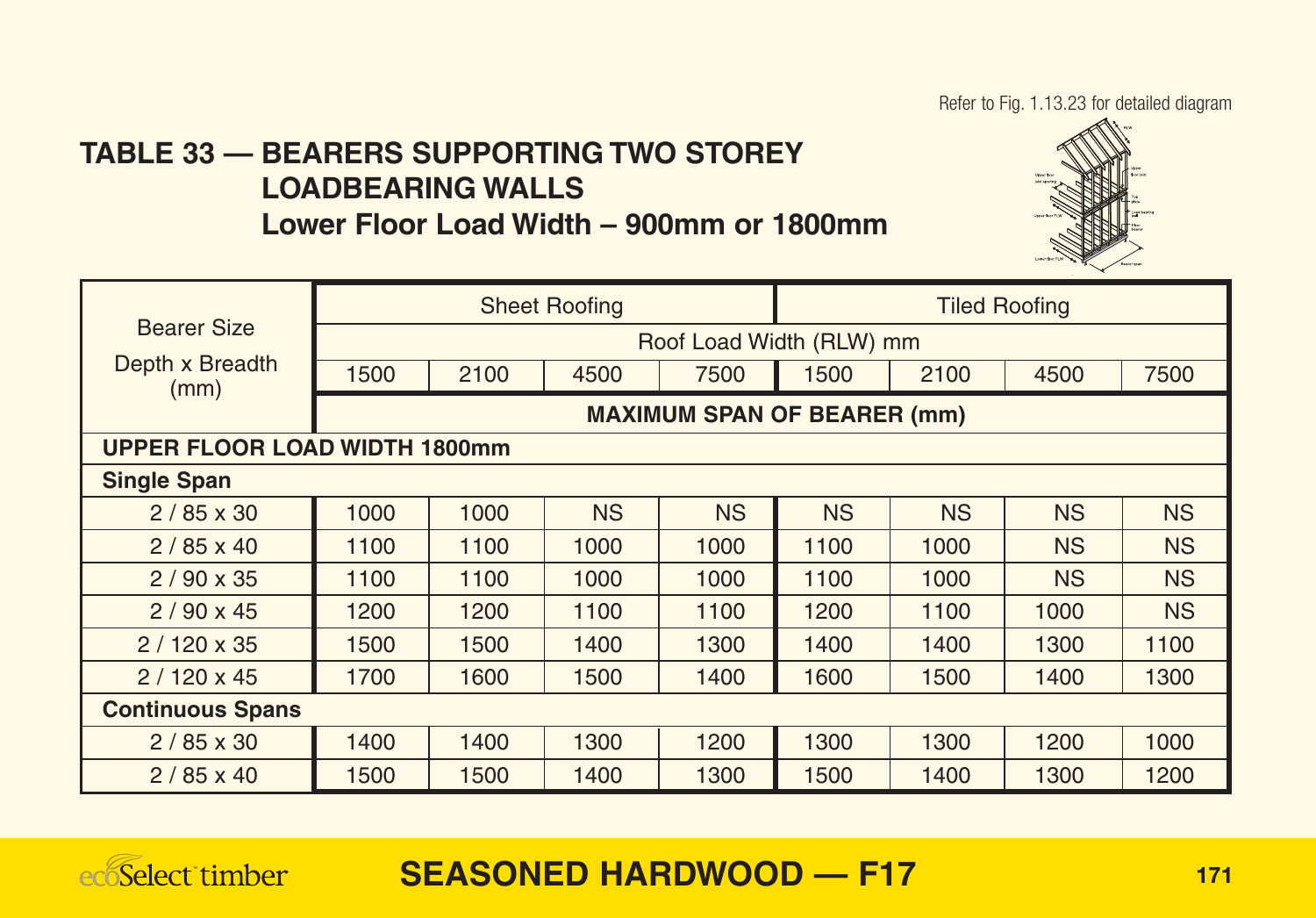#### **TABLE 33 — BEARERS SUPPORTING TWO STOREY LOADBEARING WALLS Lower Floor Load Width – 900mm or 1800mm (continued)**

|                                                  | <b>Sheet Roofing</b>     |           |           |                                    | <b>Tiled Roofing</b> |           |           |           |  |
|--------------------------------------------------|--------------------------|-----------|-----------|------------------------------------|----------------------|-----------|-----------|-----------|--|
| <b>Bearer Size</b>                               | Roof Load Width (RLW) mm |           |           |                                    |                      |           |           |           |  |
| Depth x Breadth<br>(mm)                          | 1500                     | 2100      | 4500      | 7500                               | 1500                 | 2100      | 4500      | 7500      |  |
|                                                  |                          |           |           | <b>MAXIMUM SPAN OF BEARER (mm)</b> |                      |           |           |           |  |
| <b>UPPER FLOOR LOAD WIDTH 1800mm (continued)</b> |                          |           |           |                                    |                      |           |           |           |  |
| <b>Continuous Spans</b>                          |                          |           |           |                                    |                      |           |           |           |  |
| $2/90 \times 35$                                 | 1500                     | 1500      | 1400      | 1300                               | 1500                 | 1400      | 1300      | 1200      |  |
| $2/90 \times 45$                                 | 1700                     | 1700      | 1600      | 1500                               | 1600                 | 1600      | 1400      | 1300      |  |
| $2/120 \times 35$                                | 2100                     | 2000      | 1900      | 1800                               | 2000                 | 1900      | 1700      | 1600      |  |
| $2/120 \times 45$                                | 2300                     | 2200      | 2100      | 2000                               | 2200                 | 2100      | 1900      | 1700      |  |
| UPPER FLOOR LOAD WIDTH 3600mm                    |                          |           |           |                                    |                      |           |           |           |  |
| <b>Single Span</b>                               |                          |           |           |                                    |                      |           |           |           |  |
| $2/85 \times 30$                                 | <b>NS</b>                | <b>NS</b> | <b>NS</b> | <b>NS</b>                          | <b>NS</b>            | <b>NS</b> | <b>NS</b> | <b>NS</b> |  |
| $2/85 \times 40$                                 | 1000                     | 1000      | <b>NS</b> | <b>NS</b>                          | <b>NS</b>            | <b>NS</b> | <b>NS</b> | <b>NS</b> |  |
| $2/90 \times 35$                                 | 1000                     | 1000      | <b>NS</b> | <b>NS</b>                          | <b>NS</b>            | <b>NS</b> | <b>NS</b> | <b>NS</b> |  |
| $2/90 \times 45$                                 | 1100                     | 1100      | 1000      | 1000                               | 1000                 | 1000      | <b>NS</b> | <b>NS</b> |  |
| $2/120 \times 35$                                | 1300                     | 1300      | 1300      | 1200                               | 1300                 | 1300      | 1200      | 1100      |  |
| $2/120 \times 45$                                | 1500                     | 1400      | 1400      | 1300                               | 1400                 | 1400      | 1300      | 1200      |  |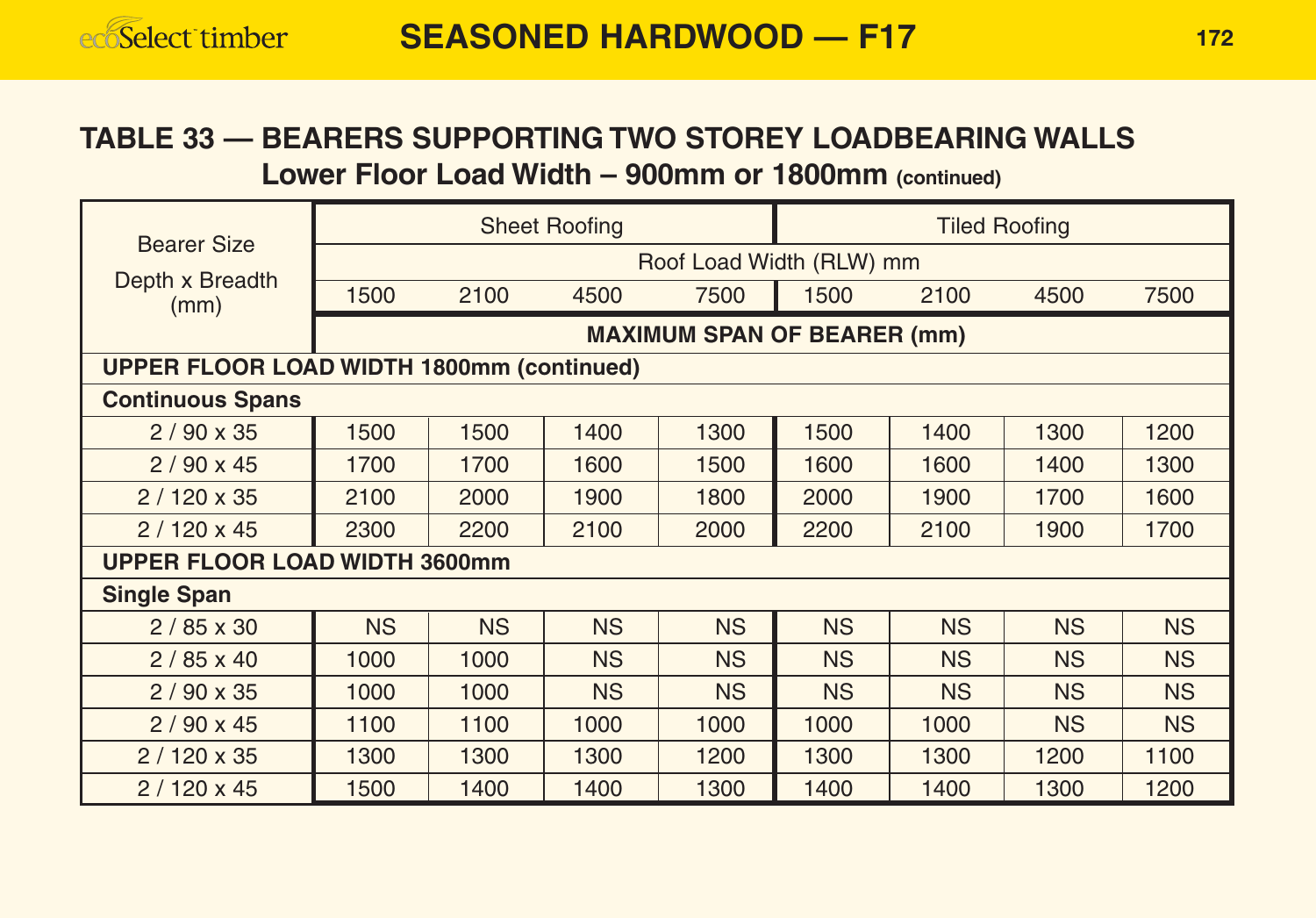#### **TABLE 33 — BEARERS SUPPORTING TWO STOREY LOADBEARING WALLS Lower Floor Load Width – 900mm or 1800mm (continued)**

|                                                  | <b>Sheet Roofing</b>               |      |      |      | <b>Tiled Roofing</b>     |      |      |           |  |
|--------------------------------------------------|------------------------------------|------|------|------|--------------------------|------|------|-----------|--|
| <b>Bearer Size</b>                               |                                    |      |      |      | Roof Load Width (RLW) mm |      |      |           |  |
| Depth x Breadth<br>(mm)                          | 1500                               | 2100 | 4500 | 7500 | 1500                     | 2100 | 4500 | 7500      |  |
|                                                  | <b>MAXIMUM SPAN OF BEARER (mm)</b> |      |      |      |                          |      |      |           |  |
| <b>UPPER FLOOR LOAD WIDTH 3600mm (continued)</b> |                                    |      |      |      |                          |      |      |           |  |
| <b>Continuous Spans</b>                          |                                    |      |      |      |                          |      |      |           |  |
| $2/85 \times 30$                                 | 1200                               | 1200 | 1200 | 1100 | 1200                     | 1100 | 1000 | <b>NS</b> |  |
| $2/85 \times 40$                                 | 1300                               | 1300 | 1300 | 1200 | 1300                     | 1300 | 1200 | 1100      |  |
| $2/90 \times 35$                                 | 1400                               | 1300 | 1300 | 1200 | 1300                     | 1300 | 1200 | 1100      |  |
| $2/90 \times 45$                                 | 1500                               | 1500 | 1400 | 1300 | 1400                     | 1400 | 1300 | 1200      |  |
| $2/120 \times 35$                                | 1800                               | 1800 | 1700 | 1700 | 1800                     | 1700 | 1600 | 1400      |  |
| $2/120 \times 45$                                | 2000                               | 2000 | 1900 | 1800 | 1900                     | 1900 | 1700 | 1600      |  |

 $NS = Not$  suitable.

Note: 1. Table assumes a maximum flooring mass of 40kg/m<sup>2</sup>.

**2. Footing and stump details shall be determined in conjunction with the selection of bearers, refer AS1684.**

**3. Double members shall be vertically nail laminated in accordance with Figure 1.9.**

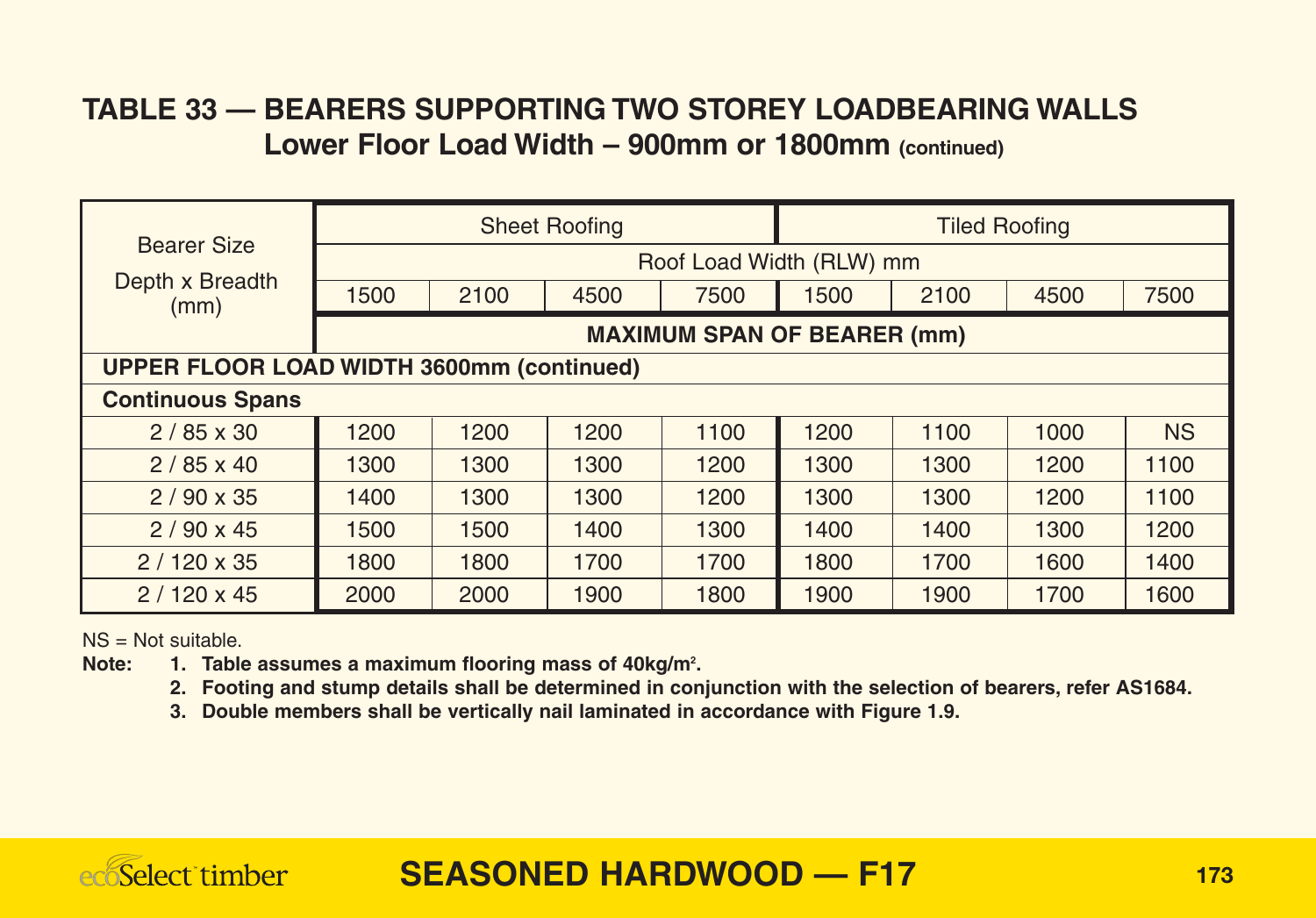Refer to Fig. 1.13.24 for detailed diagram

#### **TABLE 35 — FLOOR BEARERS (Lower Storey of Two Storey Supporting Upper and Lower Floor Loads Only)**



| <b>Joist Size</b>       | Upper Floor Load Width (mm)          |           |           |  |  |  |  |  |  |
|-------------------------|--------------------------------------|-----------|-----------|--|--|--|--|--|--|
| Depth x Breadth         | 3600                                 | 4800      | 6000      |  |  |  |  |  |  |
| (mm)                    | <b>MAXIMUM SPAN OF BEARER (mm)</b>   |           |           |  |  |  |  |  |  |
|                         | <b>LOWER FLOOR LOAD WIDTH 1800mm</b> |           |           |  |  |  |  |  |  |
| <b>Single Span</b>      |                                      |           |           |  |  |  |  |  |  |
| $2/85 \times 30$        | <b>NS</b>                            | <b>NS</b> | <b>NS</b> |  |  |  |  |  |  |
| $2/85 \times 40$        | 1000                                 | <b>NS</b> | <b>NS</b> |  |  |  |  |  |  |
| $2/90 \times 35$        | 1000                                 | <b>NS</b> | <b>NS</b> |  |  |  |  |  |  |
| $2/90 \times 45$        | 1100                                 | 1000      | 1000      |  |  |  |  |  |  |
| $2/120 \times 35$       | 1400                                 | 1300      | 1200      |  |  |  |  |  |  |
| $2/120 \times 45$       | 1500                                 | 1400      | 1300      |  |  |  |  |  |  |
| <b>Continuous Spans</b> |                                      |           |           |  |  |  |  |  |  |
| $2/85 \times 30$        | 1300                                 | 1200      | 1100      |  |  |  |  |  |  |
| $2/85 \times 40$        | 1400                                 | 1300      | 1200      |  |  |  |  |  |  |
| $2/90 \times 35$        | 1400                                 | 1300      | 1200      |  |  |  |  |  |  |

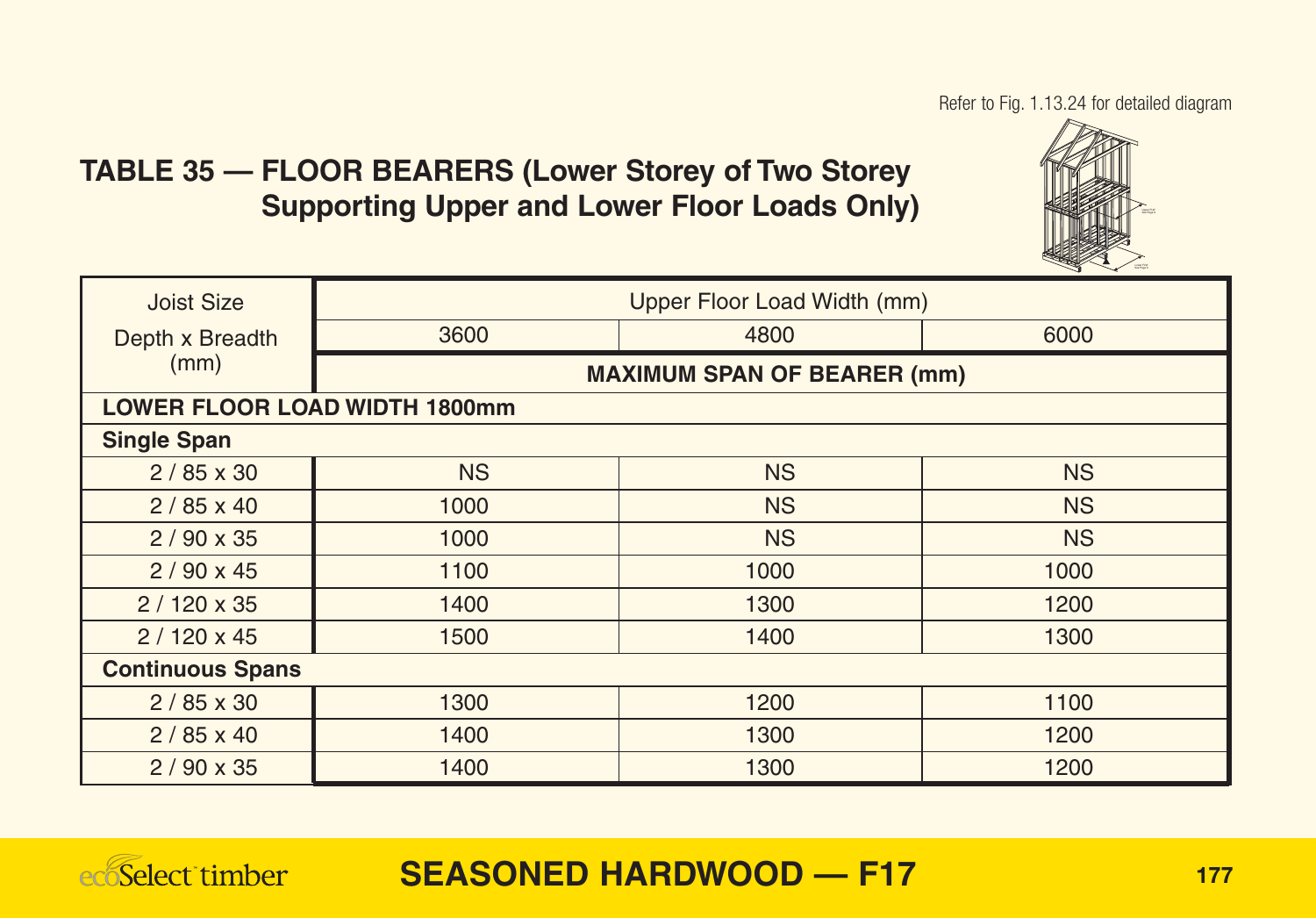#### **TABLE 35 — FLOOR BEARERS (Lower Storey of Two Storey Supporting Upper and Lower Floor Loads Only) (continued)**

| Joist Size                           | Upper Floor Load Width (mm)               |           |           |  |  |  |  |  |  |
|--------------------------------------|-------------------------------------------|-----------|-----------|--|--|--|--|--|--|
| Depth x Breadth                      | 3600                                      | 4800      | 6000      |  |  |  |  |  |  |
| (mm)                                 | <b>MAXIMUM SPAN OF BEARER (mm)</b>        |           |           |  |  |  |  |  |  |
|                                      | LOWER FLOOR LOAD WIDTH 1800mm (continued) |           |           |  |  |  |  |  |  |
| <b>Continuous Spans</b>              |                                           |           |           |  |  |  |  |  |  |
| $2/90 \times 45$                     | 1500                                      | 1400      | 1300      |  |  |  |  |  |  |
| $2/120 \times 35$                    | 1900                                      | 1700      | 1600      |  |  |  |  |  |  |
| $2/120 \times 45$                    | 2100                                      | 1900      | 1800      |  |  |  |  |  |  |
| <b>LOWER FLOOR LOAD WIDTH 3600mm</b> |                                           |           |           |  |  |  |  |  |  |
| <b>Single Span</b>                   |                                           |           |           |  |  |  |  |  |  |
| $2/85 \times 30$                     | <b>NS</b>                                 | <b>NS</b> | <b>NS</b> |  |  |  |  |  |  |
| $2/85 \times 40$                     | <b>NS</b>                                 | <b>NS</b> | <b>NS</b> |  |  |  |  |  |  |
| $2/90 \times 35$                     | <b>NS</b>                                 | <b>NS</b> | <b>NS</b> |  |  |  |  |  |  |
| $2/90 \times 45$                     | 1000                                      | 1000      | <b>NS</b> |  |  |  |  |  |  |
| $2/120 \times 35$                    | 1300                                      | 1200      | 1100      |  |  |  |  |  |  |
| $2/120 \times 45$                    | 1400                                      | 1300      | 1200      |  |  |  |  |  |  |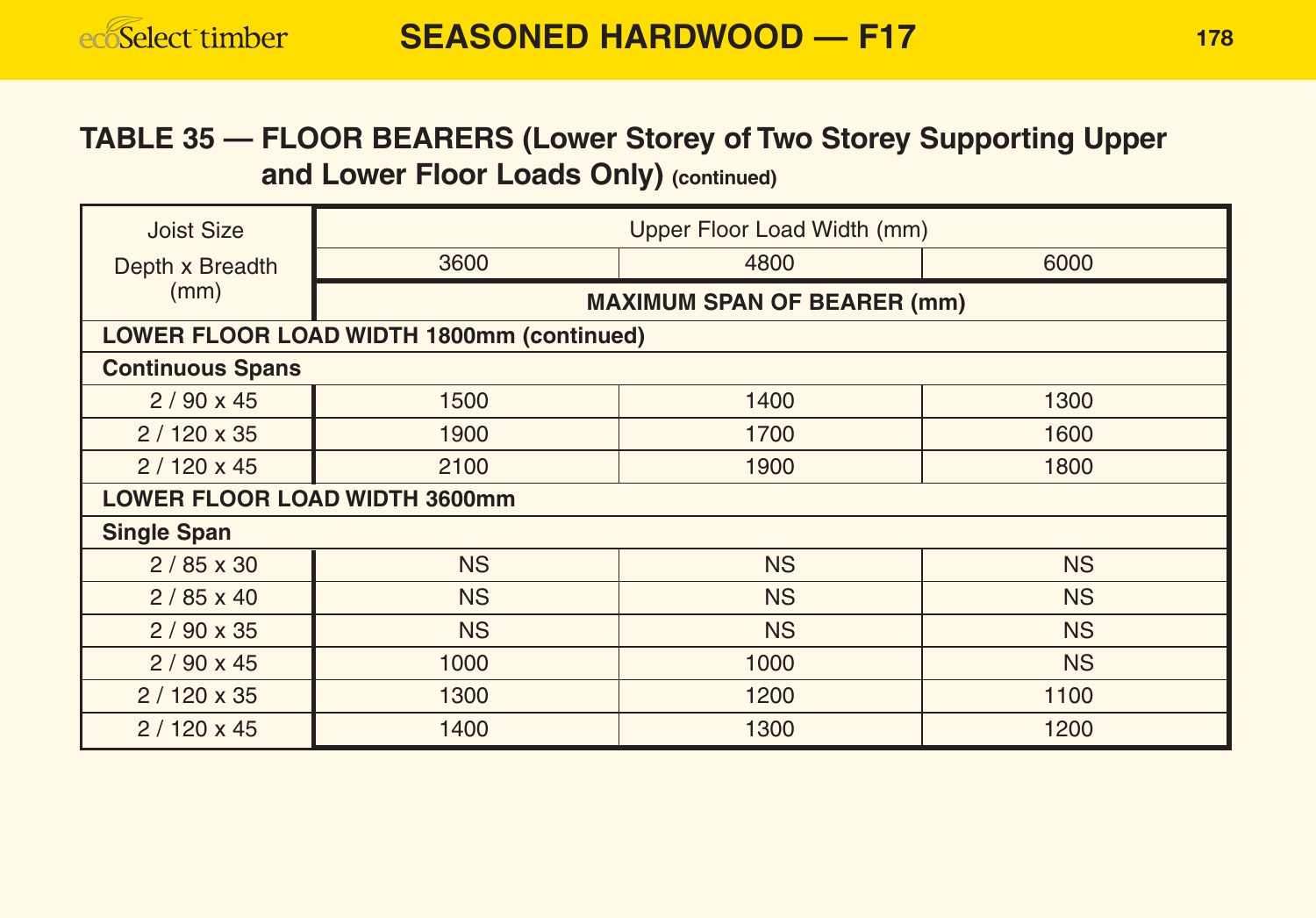#### **TABLE 35 — FLOOR BEARERS (Lower Storey of Two Storey Supporting Upper and Lower Floor Loads Only) (continued)**

| Joist Size                                | Upper Floor Load Width (mm)        |      |           |  |  |  |  |  |
|-------------------------------------------|------------------------------------|------|-----------|--|--|--|--|--|
| Depth x Breadth                           | 3600                               | 4800 | 6000      |  |  |  |  |  |
| (mm)                                      | <b>MAXIMUM SPAN OF BEARER (mm)</b> |      |           |  |  |  |  |  |
| LOWER FLOOR LOAD WIDTH 3600mm (continued) |                                    |      |           |  |  |  |  |  |
| <b>Continuous Spans</b>                   |                                    |      |           |  |  |  |  |  |
| $2/85 \times 30$                          | 1100                               | 1000 | <b>NS</b> |  |  |  |  |  |
| $2/85 \times 40$                          | 1300                               | 1200 | 1100      |  |  |  |  |  |
| $2/90 \times 35$                          | 1200                               | 1200 | 1100      |  |  |  |  |  |
| $2/90 \times 45$                          | 1400                               | 1300 | 1200      |  |  |  |  |  |
| $2/120 \times 35$                         | 1700                               | 1600 | 1500      |  |  |  |  |  |
| $2/120 \times 45$                         | 1900                               | 1800 | 1700      |  |  |  |  |  |

Note: 1. Table assumes a maximum flooring mass of 40kg/m<sup>2</sup>.

**2. Double members shall be vertically nail laminated in accordance with Figure 1.9.**

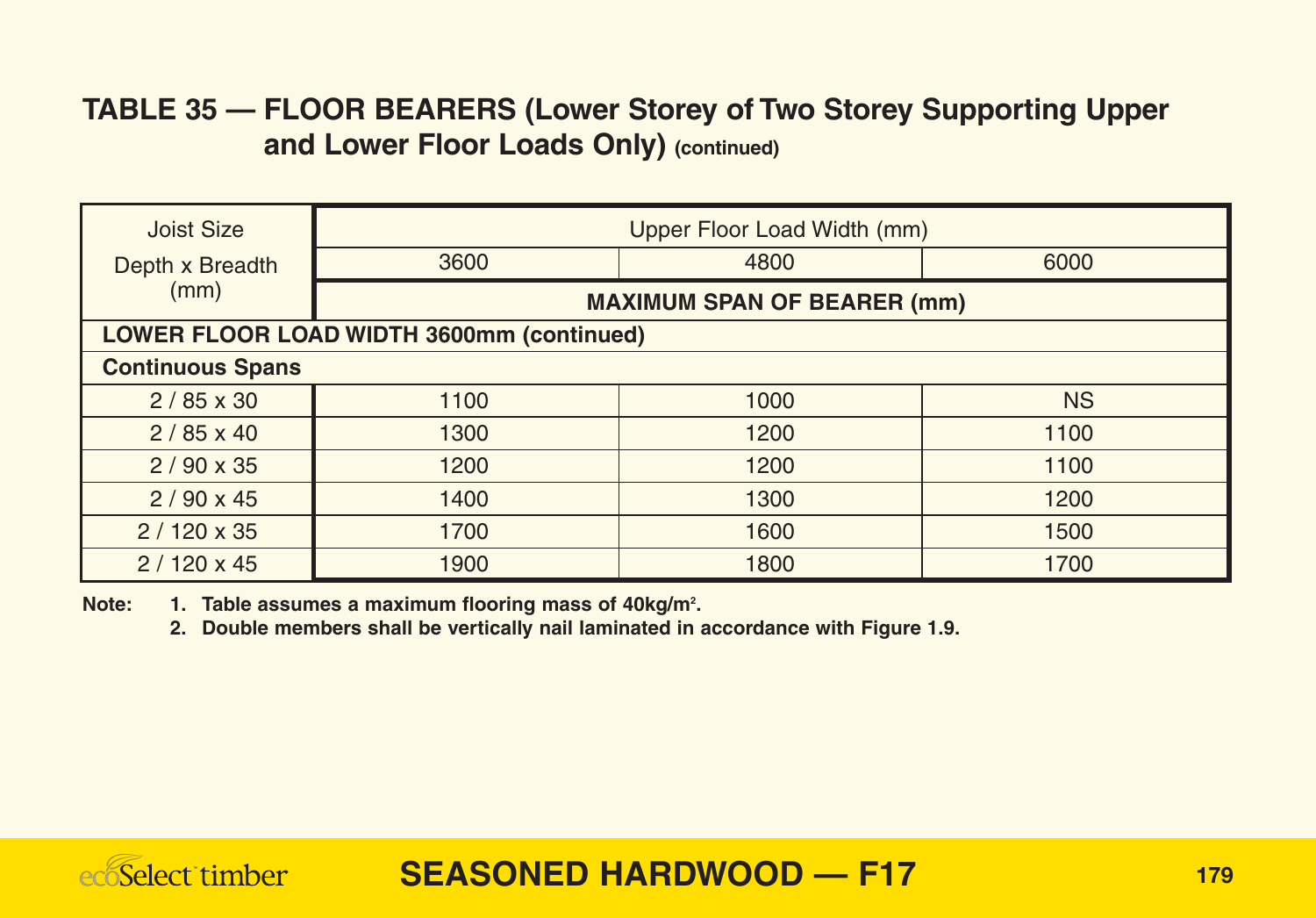#### Refer to Fig. 1.13.30 for detailed diagram

# **TABLE 47/48 — LINTELS Lower Storey Loadbearing Walls**

|                         | <b>Sheet Roofing</b>                 |                                    |      |      | <b>Tiled Roofing</b> |      |      |      |  |  |
|-------------------------|--------------------------------------|------------------------------------|------|------|----------------------|------|------|------|--|--|
| <b>Lintel Size</b>      | Roof Load Width (RLW) mm             |                                    |      |      |                      |      |      |      |  |  |
| Depth x Breadth<br>(mm) | 1500                                 | 2100                               | 4500 | 7500 | 1500                 | 2100 | 4500 | 7500 |  |  |
|                         |                                      | <b>MAXIMUM SPAN OF LINTEL (mm)</b> |      |      |                      |      |      |      |  |  |
|                         | <b>UPPER FLOOR LOAD WIDTH 1800mm</b> |                                    |      |      |                      |      |      |      |  |  |
| $90 \times 35$          | 1200                                 | 1200                               | 1100 | 1000 | 1100                 | 1100 | 900  | 800  |  |  |
| $90 \times 45$          | 1300                                 | 1200                               | 1100 | 1000 | 1200                 | 1100 | 1000 | 900  |  |  |
| $120 \times 35$         | 1500                                 | 1500                               | 1400 | 1200 | 1400                 | 1300 | 1200 | 1000 |  |  |
| $120 \times 45$         | 1700                                 | 1600                               | 1500 | 1300 | 1500                 | 1400 | 1300 | 1100 |  |  |
| 140 x 35                | 1800                                 | 1700                               | 1600 | 1400 | 1600                 | 1500 | 1300 | 1200 |  |  |
| $140 \times 45$         | 1900                                 | 1900                               | 1700 | 1600 | 1800                 | 1700 | 1500 | 1300 |  |  |
| 170 x 35                | 2100                                 | 2100                               | 1900 | 1700 | 2000                 | 1900 | 1600 | 1400 |  |  |
| $170 \times 45$         | 2300                                 | 2200                               | 2100 | 1900 | 2100                 | 2000 | 1800 | 1600 |  |  |
| $190 \times 35$         | 2400                                 | 2300                               | 2100 | 1900 | 2200                 | 2100 | 1800 | 1600 |  |  |
| 190 x 45                | 2600                                 | 2500                               | 2300 | 2100 | 2400                 | 2300 | 2000 | 1700 |  |  |

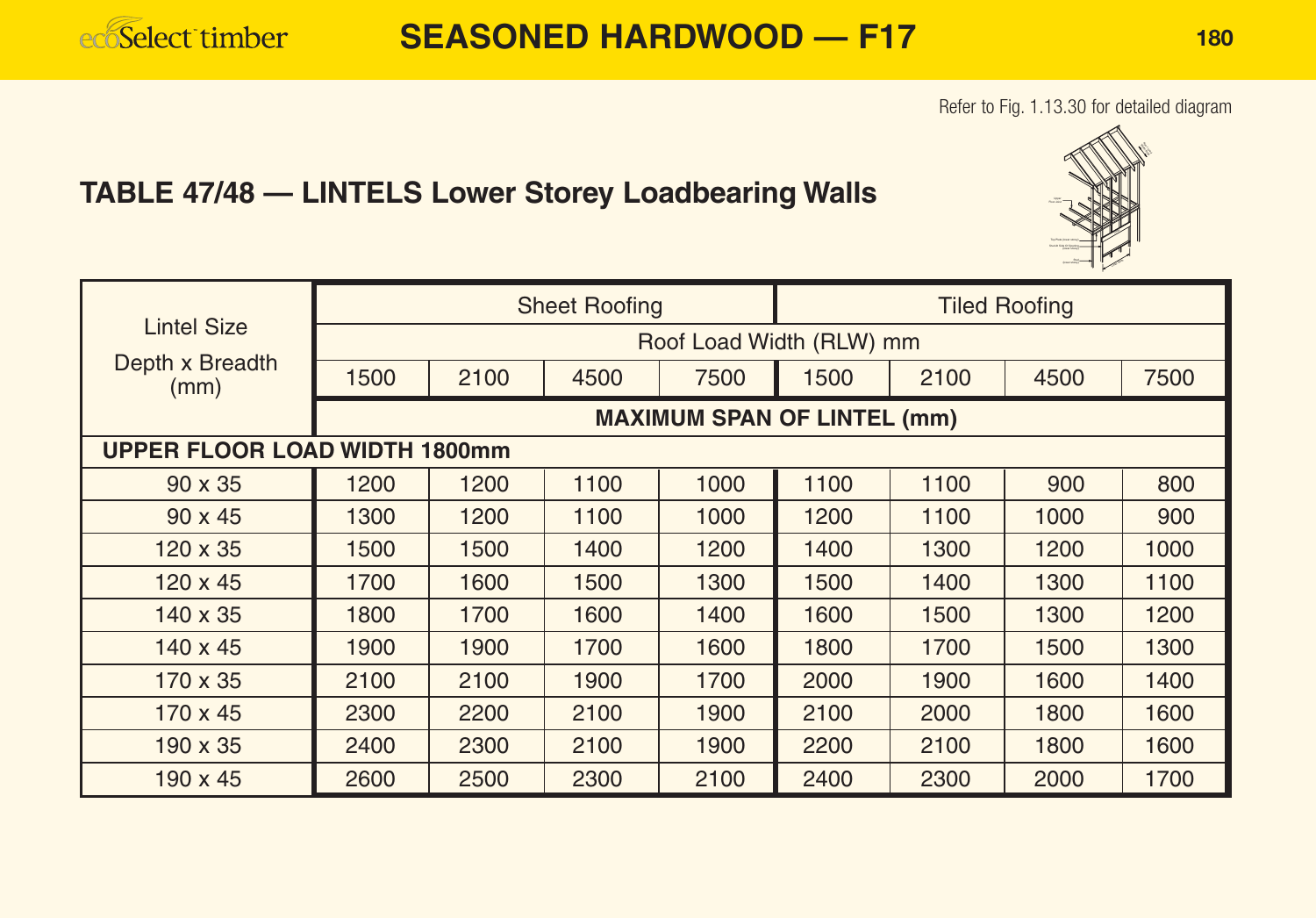## **TABLE 47/48 — LINTELS Lower Storey Loadbearing Walls (continued)**

|                                                  | <b>Sheet Roofing</b> |                          |      |                                    | <b>Tiled Roofing</b> |      |      |       |  |  |
|--------------------------------------------------|----------------------|--------------------------|------|------------------------------------|----------------------|------|------|-------|--|--|
| <b>Lintel Size</b>                               |                      | Roof Load Width (RLW) mm |      |                                    |                      |      |      |       |  |  |
| Depth x Breadth<br>(mm)                          | 1500                 | 2100                     | 4500 | 7500                               | 1500                 | 2100 | 4500 | 7500  |  |  |
|                                                  |                      |                          |      | <b>MAXIMUM SPAN OF LINTEL (mm)</b> |                      |      |      |       |  |  |
| <b>UPPER FLOOR LOAD WIDTH 1800mm (continued)</b> |                      |                          |      |                                    |                      |      |      |       |  |  |
| $2/190 \times 35$                                | 3000                 | 2900                     | 2600 | 2400                               | 2700                 | 2600 | 2300 | 2000  |  |  |
| 220 x 35                                         | 2700                 | 2700                     | 2400 | 2200                               | 2500                 | 2400 | 2100 | 1800  |  |  |
| 220 x 45                                         | 3000                 | 2900                     | 2600 | 2400                               | 2700                 | 2600 | 2300 | 2000  |  |  |
| $2/220 \times 35$                                | 3300                 | 3200                     | 3000 | 2800                               | 3100                 | 3000 | 2600 | 2300  |  |  |
| 240 x 35                                         | 3000                 | 2900                     | 2700 | 2400                               | 2800                 | 2600 | 2300 | 2000  |  |  |
| 240 x 45                                         | 3200                 | 3100                     | 2900 | 2600                               | 3000                 | 2800 | 2500 | 2200  |  |  |
| $2/240 \times 35$                                | 3500                 | 3400                     | 3200 | 3000                               | 3300                 | 3200 | 2900 | 2500  |  |  |
| $2/240 \times 45$                                | 3700                 | 3700                     | 3400 | 3200                               | 3500                 | 3400 | 3100 | 2800  |  |  |
| 290 x 45                                         | 3600                 | 3600                     | 3300 | 3100                               | 3400                 | 3300 | 3000 | 2700• |  |  |
| $2/290 \times 45$                                | 4300                 | 4200                     | 3900 | 3700                               | 4000                 | 3900 | 3500 | 3200  |  |  |
| <b>UPPER FLOOR LOAD WIDTH 3600mm</b>             |                      |                          |      |                                    |                      |      |      |       |  |  |
| $90 \times 35$                                   | 1000                 | 1000                     | 900  | 900                                | 1000                 | 900  | 800  | 800   |  |  |
| 90 x 45                                          | 1100                 | 1100                     | 1000 | 900                                | 1000                 | 1000 | 900  | 800   |  |  |

ecoSelect timber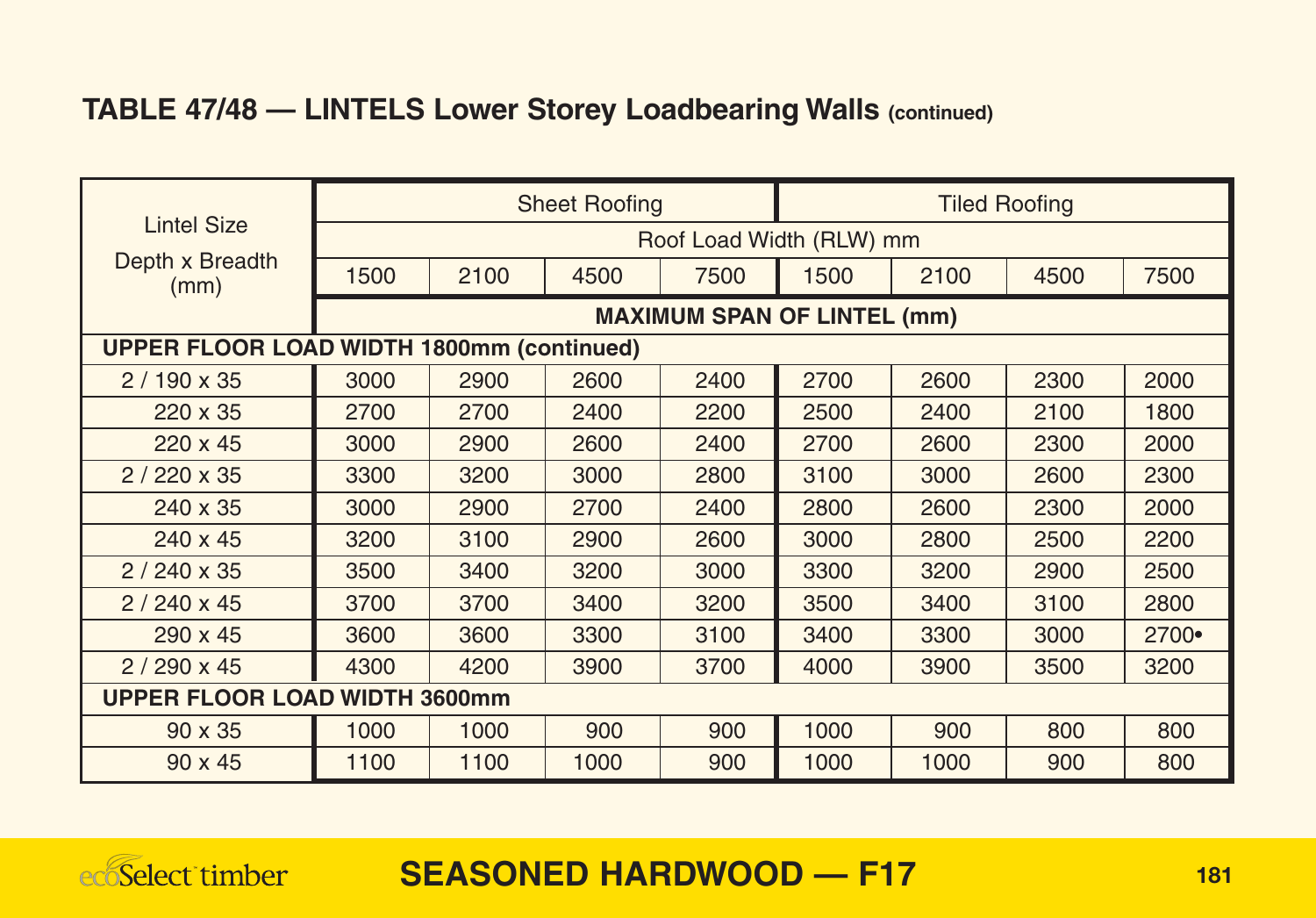#### **TABLE 47/48 — LINTELS Lower Storey Loadbearing Walls (continued)**

|                                                  | <b>Sheet Roofing</b>     |      |      |                                    | <b>Tiled Roofing</b> |      |       |       |  |
|--------------------------------------------------|--------------------------|------|------|------------------------------------|----------------------|------|-------|-------|--|
| <b>Lintel Size</b>                               | Roof Load Width (RLW) mm |      |      |                                    |                      |      |       |       |  |
| Depth x Breadth<br>(mm)                          | 1500                     | 2100 | 4500 | 7500                               | 1500                 | 2100 | 4500  | 7500  |  |
|                                                  |                          |      |      | <b>MAXIMUM SPAN OF LINTEL (mm)</b> |                      |      |       |       |  |
| <b>UPPER FLOOR LOAD WIDTH 3600mm (continued)</b> |                          |      |      |                                    |                      |      |       |       |  |
| $120 \times 35$                                  | 1300                     | 1300 | 1200 | 1100                               | 1200                 | 1200 | 1100  | 1000  |  |
| $120 \times 45$                                  | 1400                     | 1400 | 1300 | 1200                               | 1300                 | 1300 | 1200  | 1000  |  |
| 140 x 35                                         | 1500                     | 1400 | 1400 | 1300                               | 1400                 | 1400 | 1200  | 1100  |  |
| 140 x 45                                         | 1600                     | 1600 | 1500 | 1400                               | 1500                 | 1500 | 1300  | 1200  |  |
| 170 x 35                                         | 1800                     | 1700 | 1700 | 1600                               | 1700                 | 1600 | 1500  | 1300  |  |
| 170 x 45                                         | 1900                     | 1900 | 1800 | 1700                               | 1800                 | 1800 | 1600  | 1500  |  |
| 190 x 35                                         | 2000                     | 1900 | 1800 | 1700                               | 1900                 | 1800 | 1700  | 1500  |  |
| $190 \times 45$                                  | 2200                     | 2100 | 2000 | 1900                               | 2100                 | 2000 | 1800  | 1600  |  |
| $2/190 \times 35$                                | 2500                     | 2400 | 2300 | 2200                               | 2400                 | 2300 | 2100  | 1900  |  |
| 220 x 35                                         | 2300                     | 2300 | 2100 | 2000                               | 2200                 | 2100 | 1900  | 1700• |  |
| 220 x 45                                         | 2500                     | 2400 | 2300 | 2200                               | 2400                 | 2300 | 2100  | 1900  |  |
| $2/220 \times 35$                                | 2900                     | 2800 | 2700 | 2500                               | 2700                 | 2700 | 2400  | 2200  |  |
| 240 x 35                                         | 2500                     | 2500 | 2300 | 2200                               | 2400                 | 2300 | 2100• | 1900• |  |